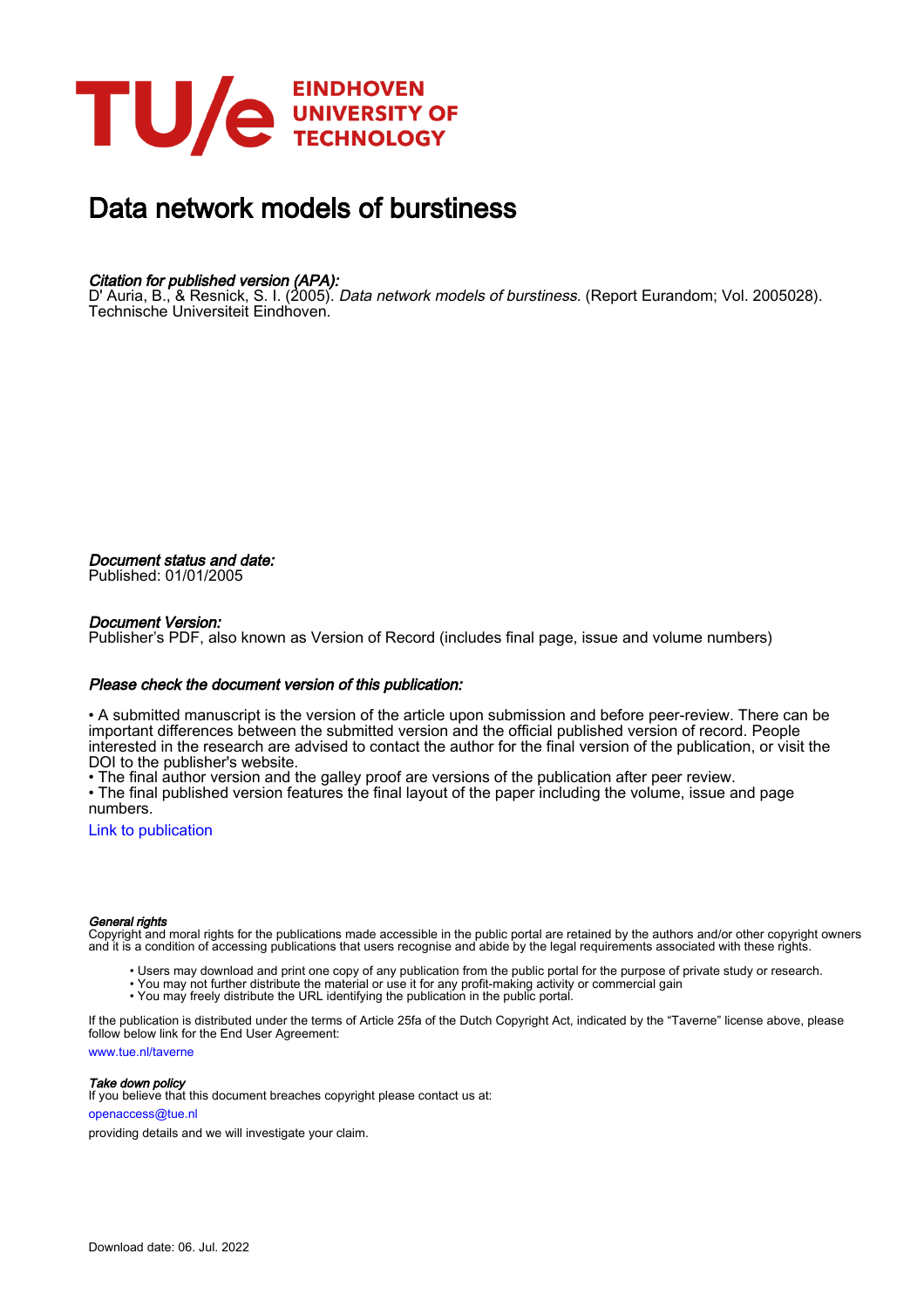### DATA NETWORK MODELS OF BURSTINESS

### BERNARDO D'AURIA AND SIDNEY I. RESNICK

ABSTRACT. We review characteristics of data traffic which we term *stylized facts*: burstiness, long range dependence, heavy tails, bursty behavior determined by high bandwidth users, dependence determined by users without high transmission rates. We propose an infinite source Poisson input model which accounts for traffic in adjacent time slots. This model has the ability to account for many of the stylized facts.

### 1. INTRODUCTION

Measurements on data networks often show empirical features that are surprising by the standards of classical queueing and telephone network models. Measurements often consist of data giving bit-rate or packet rates. This means that a window resolution is selected (for example, 10 seconds, 1 second, 10 milliseconds, 1 millisecond, . . .) and the number of bits or packets in adjacent windows or slots is recorded. Significant examples include Duffy et al. (1993), Leland et al. (1993), Willinger et al. (1995, 1997).

Despite the fact that collected data is for time slots of modest size, many of the theoretical attempts to create models to explain the empirical observations concentrate on large time scales and cumulative traffic over large time intervals. See, for example, Heath et al. (1998), Kaj and Taqqu (2004), Konstantopoulos and Lin (1998), Levy and Taqqu (2000), Maulik and Resnick (2003), Mikosch et al. (2002), Taqqu et al. (1997). For such models, it is difficult to find agreement with many existing data sets (Guerin et al. (2003)).

Many network data sets exhibit distinctive properties, which in analogy with empirical finance, we will term stylized facts:

- Heavy tails abound (Leland et al. (1994), Willinger et al. (1998), Willinger and Paxson (1998), Willinger (1998) ) for such things as file sizes (Arlitt and Williamson (1996), Resnick and Rootzén (2000)), transmission rates, transmission durations (Maulik et al. (2002), Resnick (2003)).
- The number of bits or packets per slot exhibits long range dependence across time slots (eg, Leland et al. (1993), Willinger et al. (1995). There is also a perception of self-similarity as the width of the time slot varies across a range of time scales exceeding a typical round trip time.
- Network traffic is bursty with rare but influential periods of very high transmission rates punctuating typical periods of modest activity.

Burstiness, a somewhat vague concept, is an important feature of traffic because of the sudden peak loads it introduces to the network. Attempts to understand this phenomenon empirically (Sarvotham et al. (2005)) use the  $\alpha/\beta$  decomposition of users where the  $\alpha$ -users transmit large files at very high rate and  $\beta$ -users transmit the rest. Alternative language creates a dichotomy between mice and elephants (Azzouna et al. (2004)) depending on whether a file is typical or very large. Some stylized facts suggested by the stimulating empirical study (Sarvotham et al. (2005)) include:

• Large files over fast links contribute to  $\alpha$ -traffic. The  $\alpha$ -component consitutes a small fraction of total workload but is entirely responsible for burstiness. Often a single dominent high-rate connection causes a burst.

Key words and phrases. Bursty traffic,  $M/G/\infty$  input model, infinite source Poisson model, network modelling, limit distributions, Lévy processes, Gaussian limits.

Sidney Resnick's research was partially supported by NSF grant DMS-0303493. Much of this research took place during Sid Resnick's visit to Eurandom during May–June 2005 and grateful acknowledgement for support and hospitality is made. The final formulation of the results and the majority of the writing took place during Sid Resnick's July 2005 visit to the Mathematical Sciences Institute, The Australian National University, Canberra ACT, Australia. Support from the Centre of Excellence for Mathematics and Statistics of Complex Systems is gratefully acknowledged.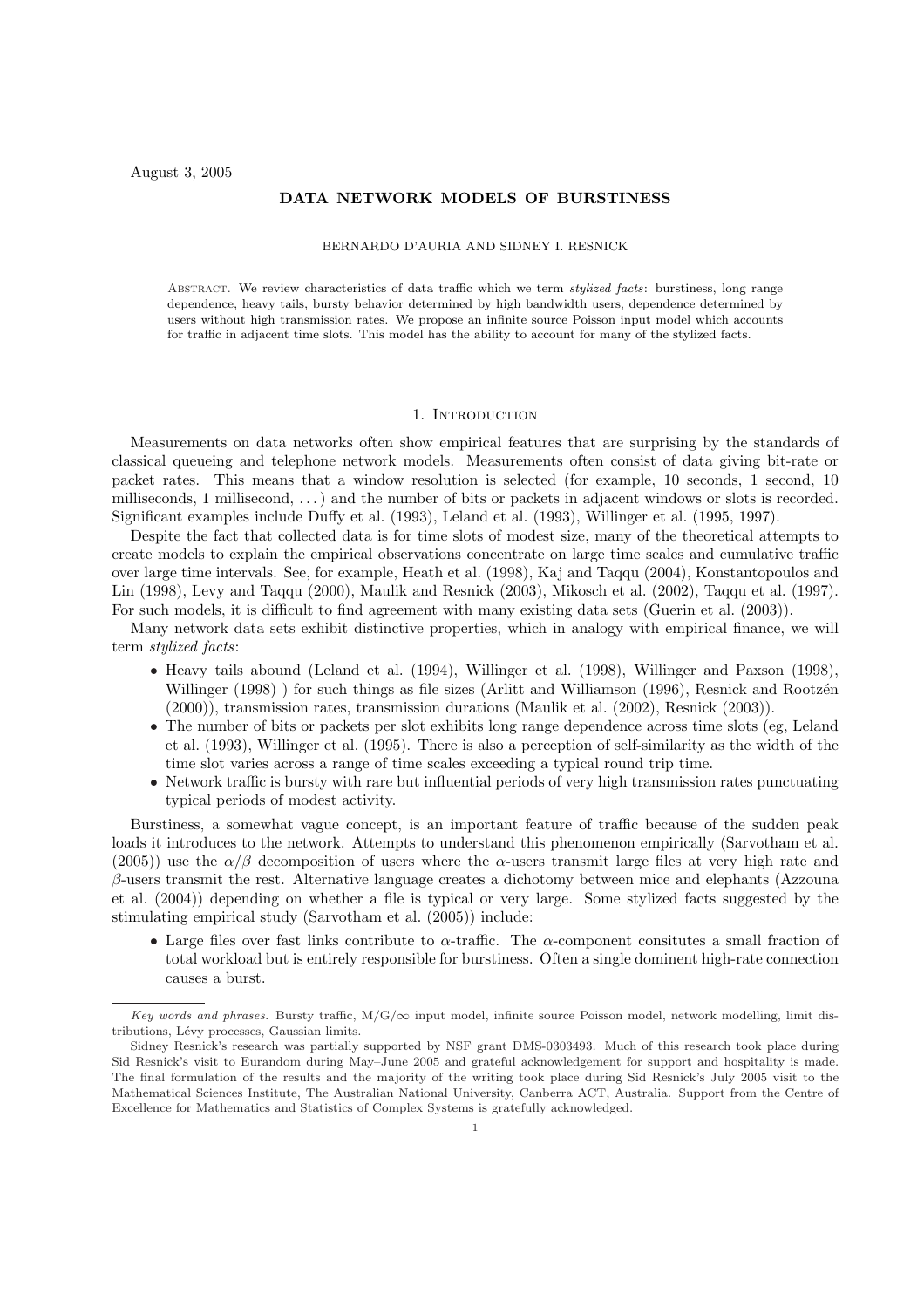#### 2 B. D'AURIA AND S.I. RESNICK

- Most of the dependence structure across time slots is carried by the  $\beta$ -traffic. The long range dependence structure of the  $\beta$ -traffic approximates that of the complete traffic.
- The quantity of traffic in a time window is distributionally approximated by the normal distribution when there is high levels of aggregation across users and heavy loading.  $\beta$ -traffic is much more likely to appear Gaussian than  $\alpha$ -traffic.

Owing to measurements being taken for fixed time slots, we begin our attempt to provide models explaining the empirically observed stylized facts by modeling the quantity of data in adjacent time slots of length  $\delta$ . Then to get approximations and to provide a clarified asymptotic picture of behavior, we let  $\delta \to 0$  and see what limits exits. In particular we seek a model that explains the origins of burstiness.

#### 2. Model Description

The model for data traffic generation is a slight modification of the  $M/G/\infty$  input or infinite source Poisson model as we assume that also the transmission rates are random. (See also, Maulik et al. (2002).) We assume that a homogeneous Poisson process on  $\mathbb R$  with points  $\{\Gamma_k\}$  activates data transmission sessions. The parameter or rate of the Poisson process is  $\lambda = \lambda(\delta)$ , and each transmission activation time  $\Gamma_k$ , has associated three additional quantities  $(R_k, L_k, F_k)$ . These three quantities have the following physical interpretations:

- R Rate of the transmission,
- L Duration of the transmission,
- F Size of the transmitted file.

Obviously these three quantities are related by the following relation

$$
F = R \cdot L.
$$

We assume the marks  $\{(R_k, L_k, F_k), -\infty \leq k \leq \infty\}$  are iid and independent of  $\{\Gamma_k\}$ . The univariate marginal distributions of the triple are

$$
G(x) = P[F_1 \le x], \quad F_R(x) = P[R_1 \le x], \quad F_L(x) = P[L_1 \le x].
$$

We suppose that all three distributions are heavy tailed

$$
\bar{G}(x) = x^{-\alpha_F} L_F(x), \quad \bar{F}_R(x) = x^{-\alpha_R} L_R(x), \quad \bar{F}_L(x) = x^{-\alpha_L} L(x),
$$

where  $L_F, L_R, L$  are all slowly varying and we assume all three tail parameters satisfy

$$
1 < \alpha_F, \ \alpha_R, \ \alpha_L < 2.
$$

There is empirical evidence justifying these assumptions. See Azzouna et al. (2004), Campos et al. (2005), Guerin et al. (2003), Heffernan and Resnick (2005), Leland et al. (1994), Maulik et al. (2002), Park and Willinger (2000), Resnick (2003, 2004), Riedi and Willinger (2000), Sarvotham et al. (2005), Willinger et al. (1995).

With these assumptions, the counting function of the points  $\{(\Gamma_k, R_k, L_k, F_k)\}$ 

(2.1) 
$$
N = \sum_{k} \epsilon_{(\Gamma_k, R_k, L_k, F_k)}
$$

on  $\mathbb{R} \times [0, \infty)^3$  is a *Poisson random measure* with mean measure

(2.2) 
$$
\lambda ds P[(R_1, L_1, F_1) \in (dr, dl, du)] =: \mu^{\#}(ds, dr, dl, du).
$$

See, for example, Kallenberg (1983), Neveu (1977), Resnick (1987, 1992).

For a time window of length 
$$
\delta
$$
, we will consider weak limits of the process

(2.3) 
$$
\mathbf{A}(\delta) := \{A(k\delta, (k+1)\delta), -\infty < k < \infty\}
$$

as  $\delta \downarrow 0$ . Here  $A(k\delta, (k+1)\delta]$  represents the total mount of work inputted to the system in the k-th time slot  $(k\delta,(k+1)\delta]$ . We will define this precisely for  $k=0$  and the definitions for the other values of k will be obvious by analogy.

Distinguish 4 disjoint regions in  $\mathbb{R} \times [0, \infty)^3$ :

$$
\mathcal{R}^{>0,1} = \{(s,r,l,u) : 0 < s \le \delta, \ 0 < s + l \le \delta\},
$$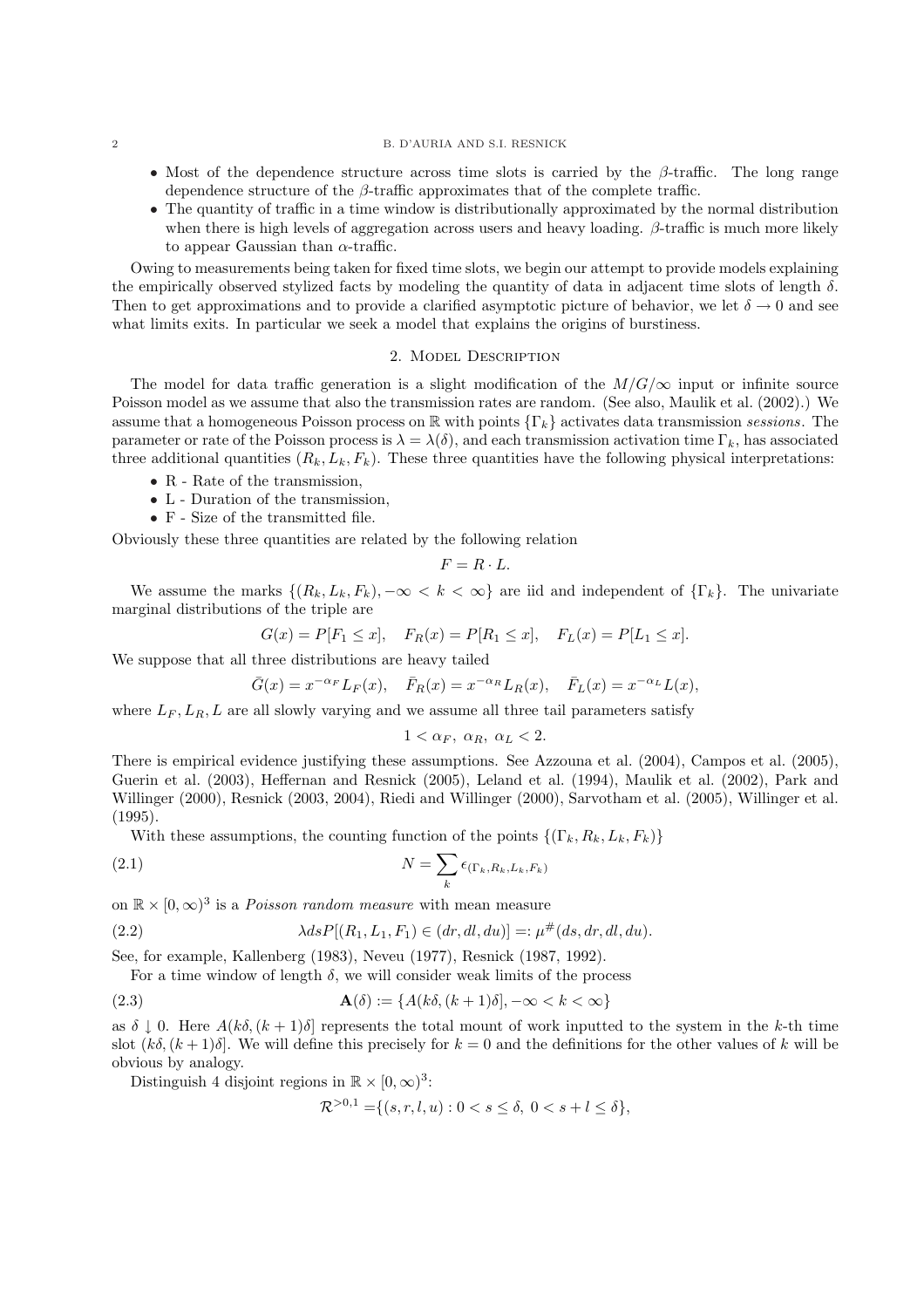$$
\mathcal{R}^{>0,2} = \{(s,r,l,u) : 0 < s \le \delta, \ s+l > \delta\},\
$$
  

$$
\mathcal{R}^{<0,1} = \{(s,r,l,u) : s < 0, \ 0 < s+l \le \delta\},\
$$
  

$$
\mathcal{R}^{<0,2} = \{(s,r,l,u) : s < 0, \ s+l > \delta\}.
$$

Region  $\mathcal{R}^{>0,1}$  corresponds to sessions which start and end in  $(0,\delta]$  while the region  $\mathcal{R}^{>0,2}$  describes sessions starting in  $(0, \delta]$  but ending subsequent to  $\delta$ . Region  $\mathcal{R}^{<0,1}$  has sessions starting prior to time 0 and ending in  $(0, \delta]$  while  $\mathcal{R}^{<0,2}$  has sessions initiated prior to 0 and ending subsequent to  $\delta$ . See Figure 1.



FIGURE 1. Four regions.

Corresponding to this decomposition of regions, if we restrict the Poisson random measure to the 4 regions, we get 4 independent Poisson processes:

(2.4) 
$$
N(\cdot \bigcap \mathcal{R}^{>0,1}), N(\cdot \bigcap \mathcal{R}^{>0,2}), N(\cdot \bigcap \mathcal{R}^{<0,1}), N(\cdot \bigcap \mathcal{R}^{<0,2}),
$$

and we use these to express  $A(0, \delta) =: A(\delta)$  as the sum of 4 independent contributions:

$$
A(\delta) = A^{>0,1}(\delta) + A^{>0,2}(\delta) + A^{<0,1}(\delta) + A^{<0,2}(\delta),
$$

where

$$
A^{>0,1}(\delta) = \sum_{k} R_{k} L_{k} 1_{[(\Gamma_{k}, R_{k}, L_{k}, F_{k}) \in \mathcal{R}^{>0,1})]},
$$
  
\n
$$
A^{>0,2}(\delta) = \sum_{k} R_{k}(\delta - \Gamma_{k}) 1_{[(\Gamma_{k}, R_{k}, L_{k}, F_{k}) \in \mathcal{R}^{>0,2})]},
$$
  
\n
$$
A^{<0,1}(\delta) = \sum_{k} R_{k} (L_{k} + \Gamma_{k}) 1_{[(\Gamma_{k}, R_{k}, L_{k}, F_{k}) \in \mathcal{R}^{<0,1})]},
$$
  
\n
$$
A^{<0,2}(\delta) = \sum_{k} R_{k} \delta 1_{[(\Gamma_{k}, R_{k}, L_{k}, F_{k}) \in \mathcal{R}^{<0,2})]}.
$$

As a further notational device, we will adopt the convention that for a region  $\mathcal R$  of the  $(s, r, l, u)$ -space,  $A^{\mathcal{R}}(t_1, t_2]$  will denote the cumulative work inputted to the system in times  $(t_1, t_2]$  from points  $(\Gamma_k, R_k, L_k, F_k)$ in region R.

We can represent the restrictions of N to each of the 4 regions as given in  $(2.4)$  as empirical measures of a Poisson number of iid points whose joint distributions are the mean measure  $\mu^{\#}$  restricted to that region and normalized to be a probability measure. (See, for instance, Resnick (1992, page 341).) For example

$$
N(\cdot \bigcap \mathcal{R}^{>0,1}) = \sum_{k=1}^{P^{>0,1}(\delta)} \epsilon_{(\Gamma_k^{>0,1}, R_k^{>0,1}, L_k^{>0,1}, F_k^{>0,1})}
$$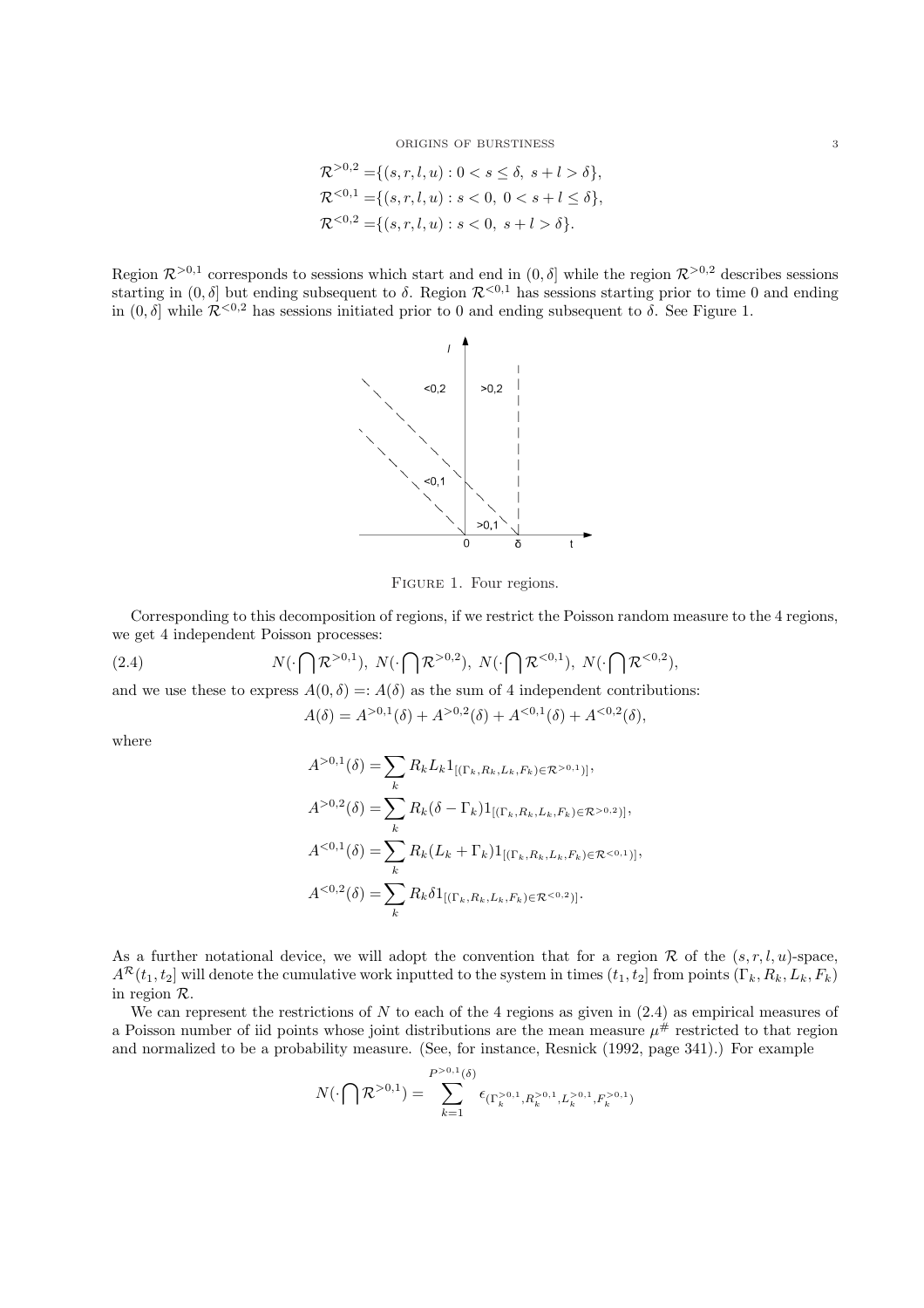where  $P^{>0,1}(\delta)$  is Poisson with parameter

$$
\mu^{\#}(\mathcal{R}^{>0,1}) = \int_{\mathcal{R}^{>0,1}} \lambda ds P[(R_1, L_1, F_1) \in (dr, dl, du)]
$$

$$
= \int_0^{\delta} \lambda ds P[L_1 + s < \delta] = \int_0^{\delta} \lambda F_L(\delta - s) ds = \delta \hat{F}_L(\delta),
$$
  
(where  $\hat{F}_L(x) = \int_0^x F_L(y) dy$ ) and  $\{ (\Gamma_k^{>0,1}, R_k^{>0,1}, L_k^{>0,1}, F_k^{>0,1}) \}$  are iid with joint distribution 
$$
\frac{\mu^{\#}(\cdot \bigcap \mathcal{R}^{>0,1})}{\mu^{\#}(\mathcal{R}^{>0,1})}.
$$

In what follows, we sometimes use the convention that  $P^{A}(\delta)$  is Poisson distributed with parameter equal to the mean measure of the region A.

2.1. Specifying dependence structure for  $(R, L, F)$ . Depending on the dependence structure of the triple  $(R, L, F)$ , it is possible to have different limit behavior for  $\mathbf{A}(\delta)$  in (2.3). We distinguish two cases that we denote by RL and RF:

- RL the r.v.s  $R$  and  $L$  are independent (cf, Maulik et al. (2002));
- RF the r.v.s  $R$  and  $F$  are independent (see evidence of asymptotic independence in Campos et al. (2005), Heffernan and Resnick (2005)).

We focus in this paper on the RF model. This choice has some statistical justification and seems natural since it assumes file size distributions are unaffected by network state. Even if transmission rates are functions of the network state, we would still get the required independence property of the RF model.

2.2. The model RF. In this model, as previously mentioned, we assume that the rates of transmissions are independent of the file sizes, and hence we have that the durations of transmission are computed by the following relation

$$
L = \frac{F}{R}.
$$

That means that the distribution tail of the random variable  $L$  is given by (cf. Breiman's theorem in Breiman (1965))

(2.5) 
$$
\bar{F}_L(l) \sim \mathbb{E}\left(\frac{1}{R}\right)^{\alpha_F} \bar{G}(l),
$$

provided we assume

(2.6) 
$$
\mathbb{E}\left[\frac{1}{R}\right]^{\alpha_F + \eta} < \infty,
$$

for some  $\eta > 0$ .

Since our limiting procedure will shrink the observation window  $(0, \delta]$ , there is no hope to get a weak limit in (2.3) unless we increase the arrival rate  $\lambda = \lambda(\delta)$  of sessions. Thus we adopt a heavy traffic limit theorem philosophy and imagine moving through a family of models indexed by  $\delta$  as  $\delta \downarrow 0$ . A convenient and effective choice of  $\lambda$  is defined in the following way

.

(2.7) 
$$
\lambda(\delta) = \frac{1}{\delta \bar{F}_R(\delta^{-1})}
$$

Note that since  $1 < \alpha_R < 2$ , this choice of  $\lambda$  guarantees that as  $\delta \to 0$ , both

$$
\lambda(\delta) = \frac{1}{\delta^{\alpha_R+1} L_R(\delta^{-1})} \to \infty
$$
 and  $\delta\lambda(\delta) = \frac{1}{\delta^{\alpha_R} L_R(\delta^{-1})} \to \infty$ .

Using assumption (2.7), the behavior of the rv's  $A^{(\cdot)}(\delta)$  is as follows:

- $A^{<0,1}(\delta)$  is equal in distribution to  $A^{>0,2}(\delta)$ ;
- $A^{<0,2}(\delta)$  does not converge weakly without scaling and with centering and scaling converges to a Gaussian rv;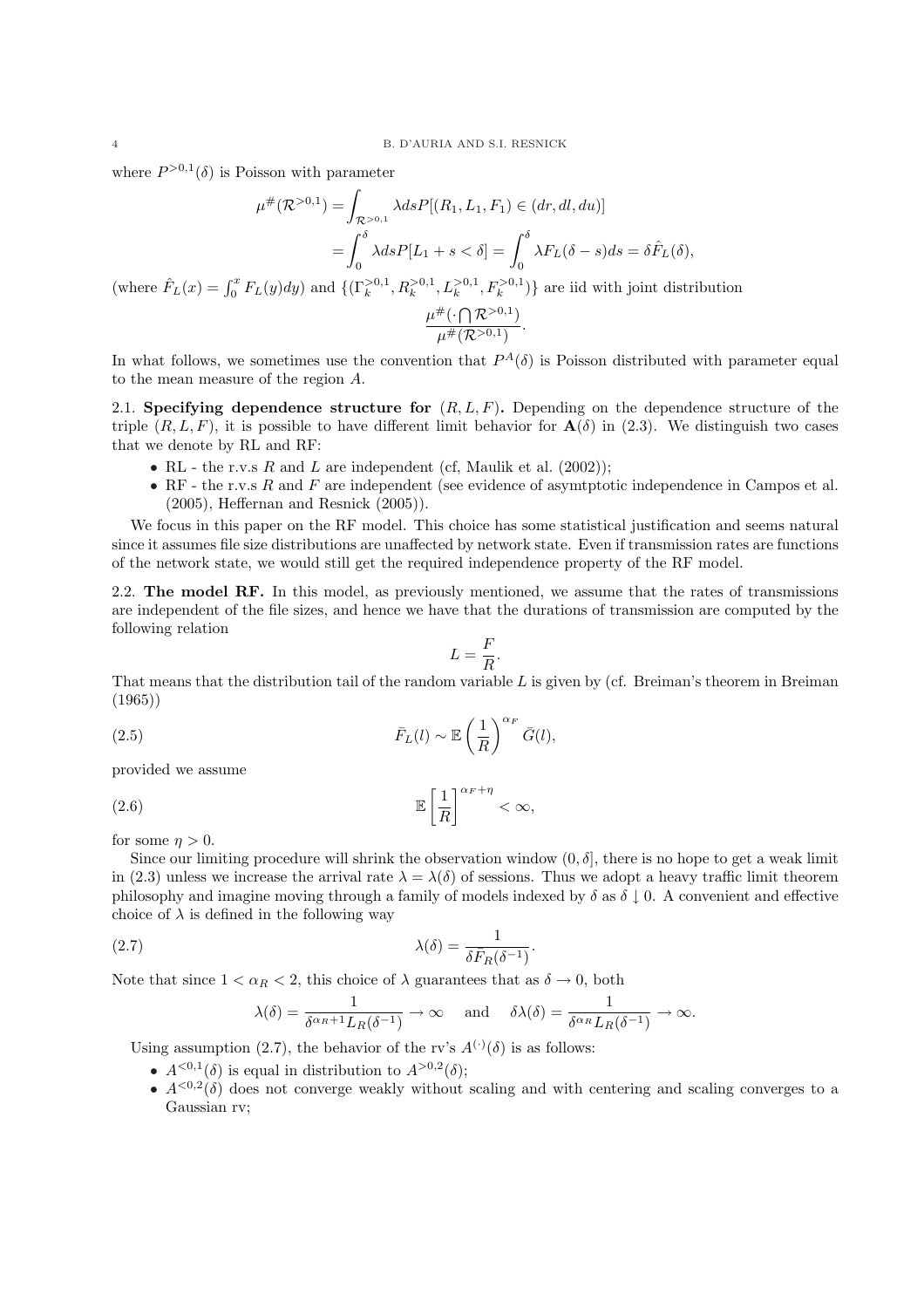### ORIGINS OF BURSTINESS  $\qquad \qquad \, 5$

- $A^{>0,1}(\delta)$  converges in distribution to a compound poisson random variable;
- $A^{>0,2}(\delta)$ , suitably centered, converges weakly to an infinitely divisible rv with finite variance and whose Lévy measure has a regularly varying tail with index  $-(\alpha_F + \alpha_R)$ , where  $\alpha_F + \alpha_R > 2$ .

### 3. LIMITS FOR CUMULATIVE INPUT  $A(\delta)$

We now present the details of the limiting arguments yielding distributional approximations for inputs from each of the four regions.

3.1. **Region**  $\mathcal{R}^{>0,2}$ . Recall this is the region contributing input in  $(0, \delta]$  from sessions initiated in  $(0, \delta]$  but terminating after  $\delta$ .

## 3.1.1. Characteristic function. For  $\theta \in \mathbb{R}$ , we compute

 $\mathbb{E}$ 

$$
\begin{split}\n\left(e^{i\theta A^{>0,2}(\delta)}\right) &= \mathbb{E} \exp\{i\theta \sum_{i=1}^{P^{>0,2}(\delta)} R_i^{>0,2}(\delta - \Gamma_i^{>0,2})\} \\
&= \exp\{\mathbb{E}\big(P^{>0,2}(\delta)\big)\big[\mathbb{E}e^{i\theta R_1^{>0,2}(\delta - \Gamma_1^{>0,2})} - 1\big]\} \\
&= \exp\Big\{\iint_{\substack{s+l>s\\\ r>0}} \zeta_{s<0} \left(e^{i\theta r(\delta-s)} - 1\right) \lambda ds F_{L,R}(dl,dr)\Big\} \\
&= \exp\Big\{\int_0^\delta \int_{r>0} \left(e^{i\theta r(\delta-s)} - 1\right) P\left[\frac{F}{R} > \delta - s, R \in dr\right] \lambda ds\Big\} \\
&= \exp\Big\{\int_{s=0}^\delta \int_{r=0}^\infty \left(e^{i\theta rs} - 1\right) \bar{G}(rs) F_R(dr) \lambda ds\Big\} \\
&= \exp\Big\{\lambda \int_{r=0}^\infty \int_{s=0}^{r\delta} \left(e^{i\theta s} - 1\right) \bar{G}(s) r^{-1} F_R(\delta^{-1} dr) ds\Big\} \\
&= \exp\Big\{\int_{r=0}^\infty \left(\int_{s=0}^r \left(e^{i\theta s} - 1\right) \bar{G}(s) ds\right) r^{-1} \frac{F_R(\delta^{-1} dr)}{\bar{F}_R(\delta^{-1})}\Big\}\n\end{split}
$$

where we used the definition of  $\lambda$  in (2.7). Interchanging the order of integration, we get

$$
= \exp\Bigl\{\int_{s=0}^\infty (e^{i\theta s}-1)\bar{G}(s)\Biggl(\int_{r=s}^\infty r^{-1}\mu_\delta(dr)\Biggr)ds\Bigr\}
$$

where

$$
\mu_{\delta}(dr) := \frac{F_R(\delta^{-1} dr)}{\bar{F}_R(\delta^{-1})}.
$$

Write

(3.1) 
$$
\nu_{\delta}^{>0,2}(ds) = (\nu_{\delta}^{>0,2})'(s)ds = \bar{G}(s)\left(\int_{r=s}^{\infty} r^{-1} \mu_{\delta}(dr)\right)ds
$$

and we obtain

(3.2) 
$$
\mathbb{E}\left(e^{i\theta A^{>0,2}(\delta)}\right) = \exp\left\{\int_{s=0}^{\infty} (e^{i\theta s} - 1) \nu_{\delta}^{>0,2}(ds)\right\}.
$$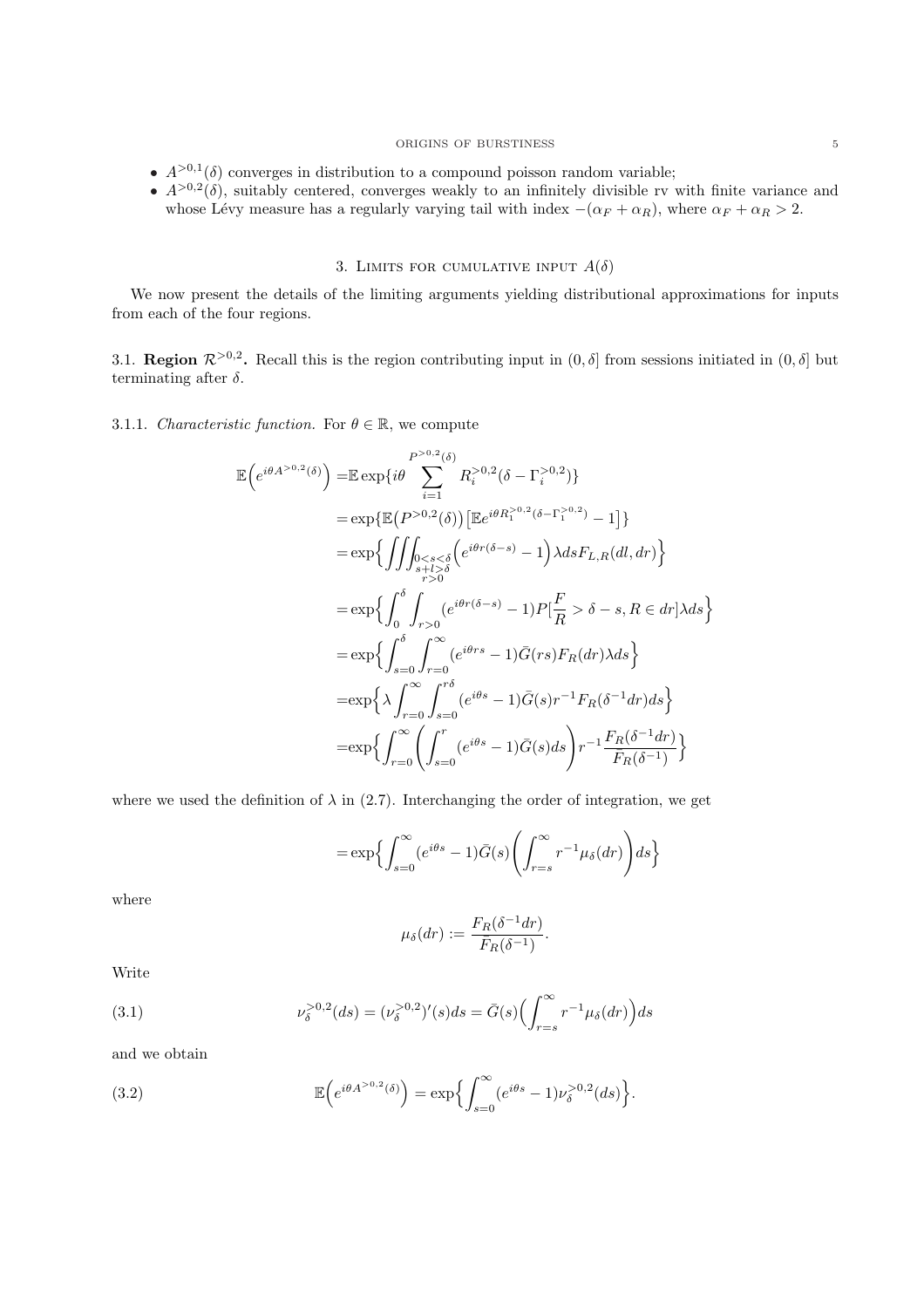3.1.2. Properties of  $\nu_{\delta}^{>0,2}$ .

### Proposition 1. As  $\delta \rightarrow 0$ ,

$$
\nu_\delta^{>0,2}\xrightarrow{v}\nu_0^{>0,2},
$$

on  $(0, \infty]$ ; that is, we have vague convergence to a limit. Further, the limit measure  $\nu_0^{>0,2}$  is a Lévy measure with density

$$
\frac{\alpha_R}{1 + \alpha_R} \bar{G}(x) x^{-\alpha_R - 1}.
$$

The tail of the Lévy measure is regularly varying with index  $-(\alpha_F + \alpha_R)$ .

*Proof.* Observe that for  $s \geq 1$ ,

$$
(\nu_{\delta}^{>0,2})'(s) = \bar{G}(s) \int_{r=s}^{\infty} r^{-1} \mu_{\delta}(dr) \le \bar{G}(s) \mu_{\delta}(s,\infty) s^{-1}
$$

and by Potter's bounds, for some small  $\eta$ , all  $s \geq 1$ , and for all sufficiently small  $\delta$ , we have the upper bound

$$
\leq c\bar{G}(s)s^{-(\alpha_R-\eta)-1}
$$

which is integrable with respect to Lebesgue measure on any neighborhood of ∞. Hence, by dominated convergence, for  $x > 0$ ,

(3.3)  

$$
\nu_{\delta}^{>0,2}(x,\infty) = \int_x^{\infty} (\nu_{\delta}^{>0,2})'(s)ds \to \int_x^{\infty} \bar{G}(s) \left(\int_s^{\infty} r^{-1} \alpha_R r^{-\alpha_R - 1} dr\right) ds
$$

$$
= \nu_0^{>0,2}(x,\infty) = \frac{\alpha_R}{1 + \alpha_R} \int_x^{\infty} \bar{G}(s) s^{-\alpha_R - 1} ds.
$$

Regular variation of  $\nu_0^{>0,2}(x,\infty]$  follows from the regular variation of the integrand in (3.3) and Karamata's theorem. In fact, as  $x \to \infty$ ,

(3.4) 
$$
\nu_0^{>0,2}(x,\infty) \sim \frac{\alpha_R}{(\alpha_R+1)(\alpha_F+\alpha_R)} x^{-\alpha_R} \bar{G}(x).
$$

To check  $\nu_0^{>0,2}$  is a Lévy measure, note

$$
\int_0^1 s^2 \bar{G}(s) s^{-\alpha_R -1} ds \le \int_0^1 s^2 s^{-\alpha_R -1} ds < \infty
$$
  
since  $1 < \alpha_R < 2$ .

3.1.3. Weak limit for  $A^{>0,2}(\delta)$ . Now we use (3.2) and write

$$
(3.5) \mathbb{E} \exp\{i\theta(A^{>0,2}(\delta) - \int_0^1 s\nu_\delta^{>0,2}(ds))\} = \exp\Big{\int_1^\infty (e^{i\theta s} - 1)\nu_\delta^{>0,2}(ds) + \int_0^1 (e^{i\theta s} - 1 - i\theta s)\nu_\delta^{>0,2}(ds)\Big}.
$$

The two integrals on the right in (3.5) each converge when  $\delta \to 0$ .

### Proposition 2. As  $\delta \rightarrow 0$ :

(3.6) 
$$
\int_{1}^{\infty} (e^{i\theta s} - 1) \nu_{\delta}^{>0,2}(ds) \rightarrow \int_{1}^{\infty} (e^{i\theta s} - 1) \nu_{0}^{>0,2}(ds)
$$

(3.7) 
$$
\int_0^1 (e^{i\theta s} - 1 - i\theta s) \nu_\delta^{>0,2}(ds) \to \int_0^1 (e^{i\theta s} - 1 - i\theta s) \nu_0^{>0,2}(ds).
$$

Therefore, as  $\delta \to 0$ 

$$
A^{>0,2}(\delta) - \int_0^1 s \nu_\delta^{>0,2}(ds) \Rightarrow X^{>0,2},
$$

where the limit random variable is infinitely divisible with Lévy measure  $\nu_0^{>0,2}$  and characteristic function given by the right side of (3.5) with  $\nu_{\delta}^{>0,2}$  replaced by  $\nu_0^{>0,2}$ .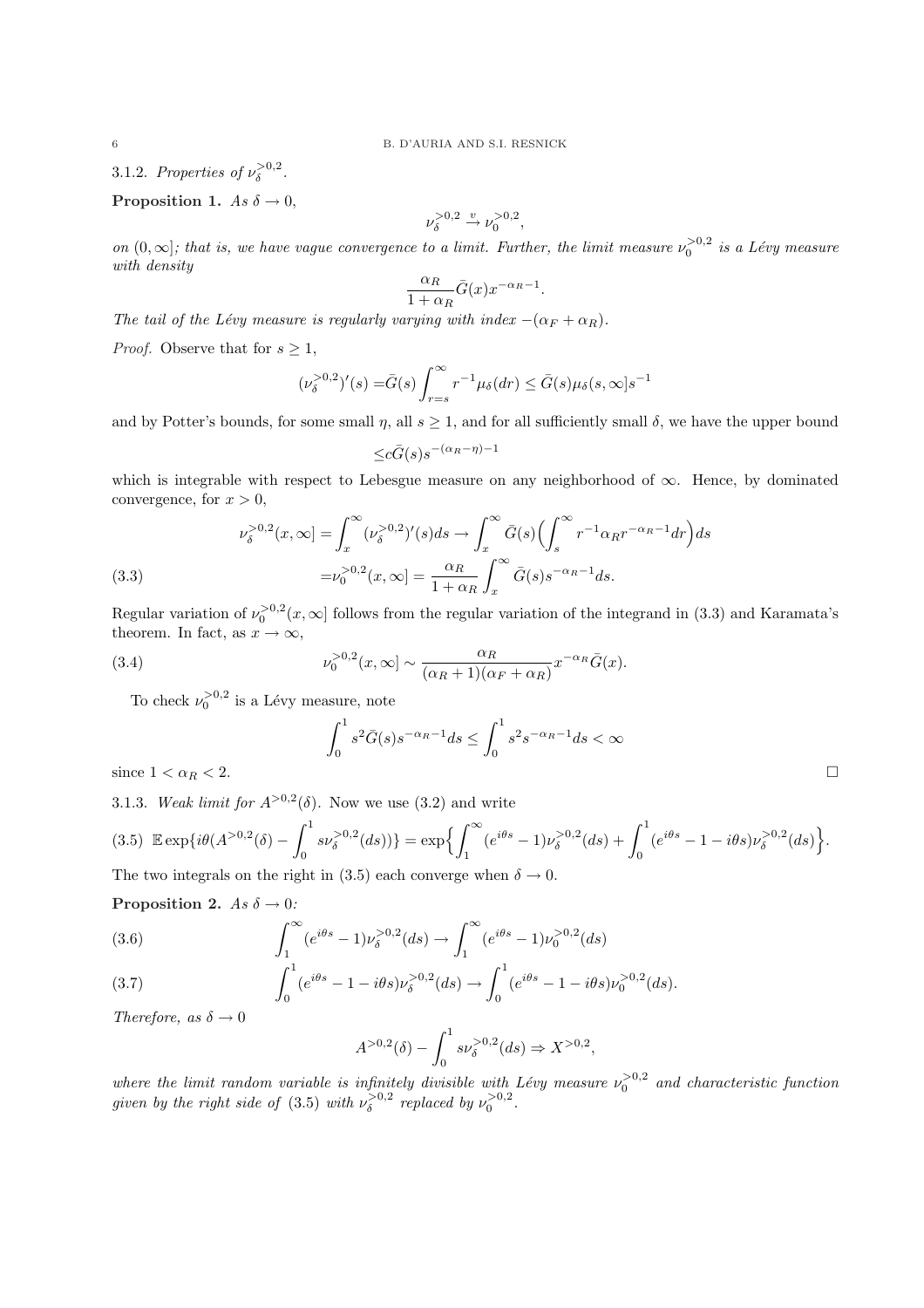Proof. The convergence in  $(3.6)$  follows from standard weak convergence since the integrand is bounded and continuous and

$$
\frac{\nu_{\delta}^{>0,2}(\cdot)}{\nu_{\delta}^{>0,2}(1,\infty)} \Rightarrow \frac{\nu_{0}^{>0,2}(\cdot)}{\nu_{0}^{>0,2}(1,\infty)}
$$

weakly as probability measures on  $(1, \infty]$ .

For the proof of (3.7), observe that

$$
|e^{i\theta s} - 1 - i\theta s |(\nu_{\delta}^{>0,2})'(s) \le \frac{\theta^2 s^2}{2} \bar{G}(s) s^{-1} \mu_{\delta}(s,\infty)
$$

$$
\le c s \frac{\bar{F}_R(\delta^{-1}s)}{\bar{F}_R(\delta^{-1})} = c \frac{V(\delta^{-1}s)}{V(\delta^{-1})}
$$

where  $V(s) = s\bar{F}_R(s)$  is regularly varying with index  $-\alpha_R + 1$ . Now as  $\delta \to 0$ ,

$$
|e^{i\theta s} - 1 - i\theta s |(\nu_{\delta}^{>0,2})'(s) \to |e^{i\theta s} - 1 - i\theta s |(\nu_{0}^{>0,2})'(s)
$$

and

$$
\frac{V(\delta^{-1}s)}{V(\delta^{-1})}\to s^{-\alpha_R+1}.
$$

Furthermore, by Karamata's theorem,

$$
\int_0^1 \frac{V(\delta^{-1}s)}{V(\delta^{-1})} ds \to \int_0^1 s^{-\alpha_R + 1} ds = \frac{1}{2 - \alpha_R}.
$$

The desired result now follows from Pratt's lemma (Pratt (1960) or Resnick (1998, page 164)) since Pratt's lemma may be applied to both the real and imaginary parts of

$$
(e^{i\theta s} - 1 - i\theta s)(\nu_{\delta}^{>0,2})'(s)
$$

to get convergence to the limit after integrating on  $[0, 1]$ .

3.2. Region  $\mathcal{R}^{>0,1}$ . Corresponding to this region, the traffic contribution is

(3.8) 
$$
A^{>0,1}(\delta) = \sum_{i=1}^{P^{>0,1}(\delta)} F_i^{>0,1}.
$$

Now

$$
\mathbb{E}(P^{>0,1}(\delta)) = \iiint_{\substack{0 < s < \delta \\ r > 0}} \lambda ds G(du) F_R(dr)
$$
\n
$$
= \lambda \int_{s=0}^{\delta} P[F/R \le s] ds = \lambda \int_{s=0}^{\delta} P[R/F \ge s^{-1}] ds
$$
\n
$$
= \lambda \int_{\delta^{-1}}^{\infty} P[R/F \ge s] \frac{ds}{s^2}.
$$

Applying Beiman's theorem (Breiman (1965)) after assuming that  $\mathbb{E}(F^{-(\alpha_R+\eta)}) < \infty$  for some  $\eta > 0$  and as  $\delta \rightarrow 0$ , the above is asymptotic to

$$
\sim \lambda \int_{\delta^{-1}}^{\infty} P[R > s] \frac{ds}{s^2} \mathbb{E}(F^{-\alpha_R})
$$

and applying Karamata's theorem, this is

$$
\sim \frac{\lambda \delta}{1 + \alpha_R} P[R > \delta^{-1}] \mathbb{E}(F^{-\alpha_R})
$$

$$
\sim \frac{\mathbb{E}(F^{-\alpha_R})}{1 + \alpha_R}.
$$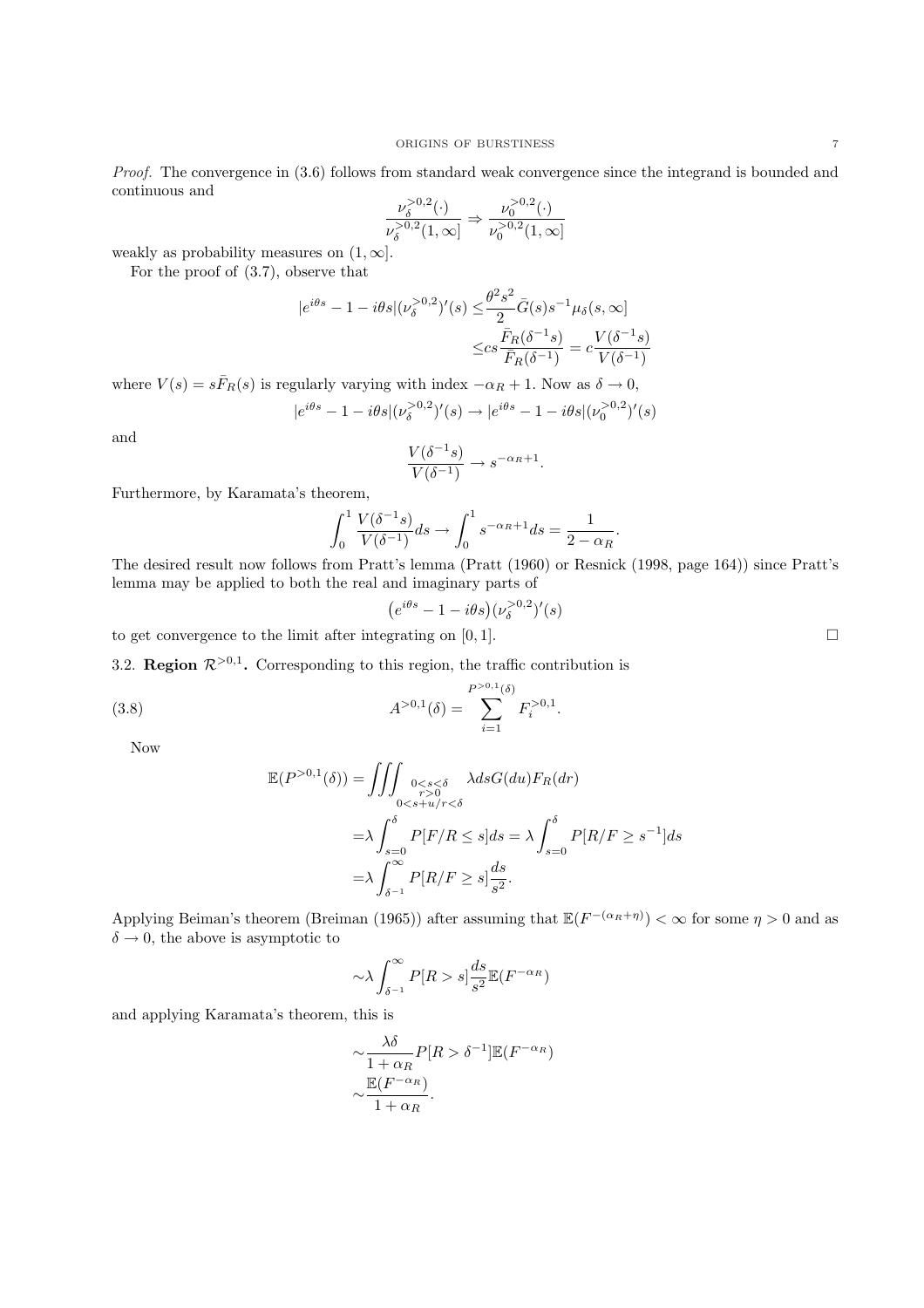Thus as  $\delta \to 0$ ,

$$
\mathbb{E}(P^{>0,1}(\delta)) \to \frac{\mathbb{E}(F^{-\alpha_R})}{1+\alpha_R}.
$$

This means

$$
P^{>0,1}(\delta) \Rightarrow P^{>0,1}(0)
$$

where  $P^{>0,1}(0)$  is Poisson with parameter  $\frac{\mathbb{E}(F^{-\alpha_R})}{1+\alpha_R}$  $\frac{\left(F^{\left(-R\right)}\right)}{1+\alpha_R}$ .

Now we observe that the distribution of  $F_1^{>0,1}$  converges as  $\delta \to 0$ . We have for  $x > 0$ ,

$$
\mathbb{E}(P^{>0,1}(\delta))P[F_1^{>0,1} \leq x] = \iint_{\substack{r>0 \leq s < \delta \\ s+u/r < \delta}} \lambda ds G(du) F_R(dr)
$$
  
\n
$$
= \int_{s=0}^{\delta} P[FR^{-1} \leq s, F \leq x] \lambda ds
$$
  
\n
$$
= \lambda \int_{s=0}^{\delta} P[RF^{-1} \geq s^{-1}, F \leq x] ds
$$
  
\n
$$
= \lambda \int_{\delta^{-1}}^{\infty} P[RF^{-1}1_{[F \leq x]} \geq s] \frac{ds}{s^2}
$$
  
\n
$$
\sim \frac{\lambda \delta}{1 + \alpha_R} P[R > \delta^{-1}] \mathbb{E}(F^{-\alpha_R}1_{[F \leq x]}).
$$

We conclude, as  $\delta \to 0$ ,

$$
P[F_1^{>0,1} \leq x] \Rightarrow \frac{\mathbb{E}(F^{-\alpha_R}1_{[F \leq x]})}{\mathbb{E}(F^{-\alpha_R})}.
$$

This leads to the following result.

Proposition 3. Assume that

 $\mathbb{E}(F)$  $\mathbb{E}(F)^{-(\alpha_R+\eta)} < \infty$ 

Then  $A^{>0,1}(\delta)$  given in (3.8) is a compound Poisson random variable which, as  $\delta \to 0$  converges weakly to a limiting compound Poisson random variable  $X^{>0,1}$ ,

(3.10) 
$$
X^{>0,1} = \sum_{i=1}^{P^{>0,1}(0)} R_i^{>0,1}(0),
$$

where  $P^{>0,1}(0)$  is a Poisson random variable with parameter  $\frac{\mathbb{E}(F^{-\alpha_R})}{1+\alpha_R}$  $\frac{F^{(-n)}}{1+\alpha_R}$ , independent of the iid sequence  ${R_i^{>0,1}(0), i \geq 1}$  which has common distribution function

$$
\frac{\mathbb{E}(F^{-\alpha_R}\mathbb{1}_{[F\leq x]})}{\mathbb{E}(F^{-\alpha_R})}.
$$

The tail probabilities of this distribution, and hence of the limiting compound Poisson random variable, are regularly varying with index  $-(\alpha_R + \alpha_F)$  and in fact, as  $x \to \infty$ ,

$$
\frac{\mathbb{E}(F^{-\alpha_R}\mathbb{1}_{[F>x]})}{\mathbb{E}(F^{-\alpha_R})} \sim \frac{\alpha_F}{\alpha_R + \alpha_F} x^{-\alpha_R} \bar{G}(x).
$$

3.3. The contribution of the region  $\mathcal{R}^{<0,2}$ . In the region  $\mathcal{R}^{<0,2}$ , we have contributions to traffic in  $(0, \delta)$ from sessions starting prior to 0 and ending after  $\delta$ .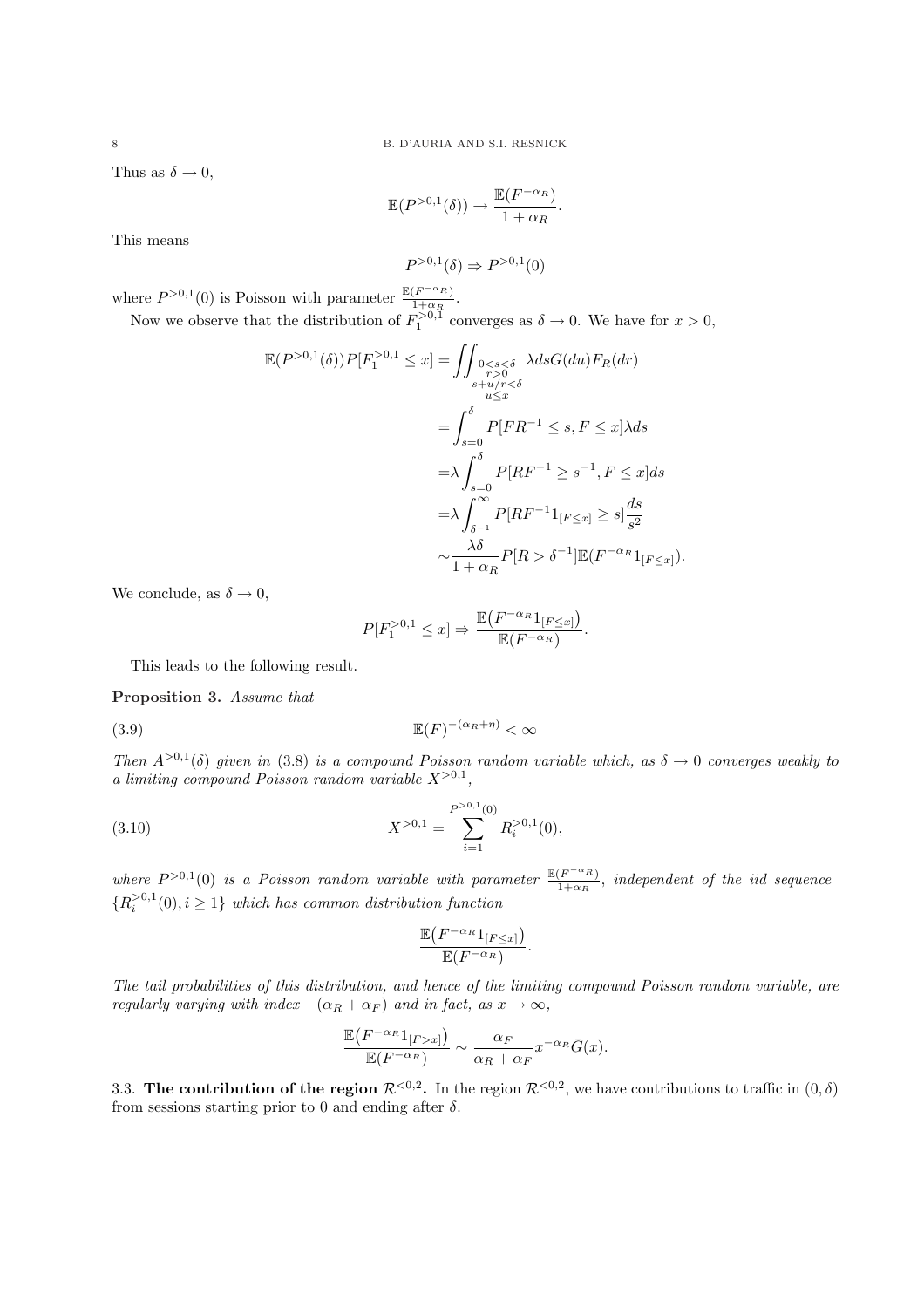3.3.1. Characteristic function of  $A^{<0,2}(\delta)$ . Since

(3.11) 
$$
A^{<0,2}(\delta) = \sum_{i=1}^{P^{<0,2}(\delta)} R_i^{<0,2} \delta,
$$

the characteristic function of  $A^{<0,2}(\delta)$  is computed as follows. For  $\theta \in \mathbb{R}$ ,

$$
\mathbb{E}e^{i\theta A^{<0,2}(\delta)} = \exp\{\mathbb{E}(P^{<0,2}(\delta))[\mathbb{E}e^{i\theta R_1^{<0,2}\delta} - 1]\}
$$
  
\n
$$
= \exp\{\iint_{\substack{s < 0,r > 0 \\ l > |s| + \delta}} (e^{i\theta r \delta} - 1) \lambda ds F_{L,R}(dl, dr)\}
$$
  
\n
$$
= \exp\{\lambda \int_{s = \delta}^{\infty} \int_{r=0}^{\infty} (e^{i\theta r \delta} - 1) \bar{G}(rs) ds F_R(dr)\}
$$

and reversing the order of integration and setting  $\bar{G}_0(x) = \int_x^{\infty} \bar{G}(u) du / \mathbb{E}(F)$  we get the above equal to

$$
= \exp\{\lambda \int_{r=0}^{\infty} (e^{i\theta r \delta} - 1)r^{-1} \bar{G}_0(r\delta) \mathbb{E}(F) F_R(dr)\}
$$
  

$$
= \exp\{\lambda \delta \int_{r=0}^{\infty} (e^{i\theta r} - 1)r^{-1} \bar{G}_0(r) F_R(\delta^{-1} dr) \mathbb{E}(F)\}
$$
  

$$
= \exp\{\int_{r=0}^{\infty} (e^{i\theta r} - 1)r^{-1} \bar{G}_0(r) \frac{F_R(\delta^{-1} dr)}{\bar{F}(\delta^{-1})} \mathbb{E}(F)\}.
$$

Set, as before,

$$
\mu_{\delta}(dr) = \frac{F_R(\delta^{-1} dr)}{\bar{F}_R(\delta^{-1})}
$$

and define

$$
\nu_{\delta}^{<0,2}(dr) = \mathbb{E}(F)r^{-1}\bar{G}_0(r)\mu_{\delta}(dr).
$$

We conclude

(3.12) 
$$
\mathbb{E}e^{i\theta A^{<0,2}(\delta)} = \exp\{\int_0^\infty (e^{i\theta r} - 1)\nu_\delta^{<0,2}(dr)\}.
$$

3.3.2. Properties of  $\nu_{\delta}^{<0,2}$ . The following properties of the measure  $\nu_{\delta}^{<0,2}$  are evident. (1) As  $\delta \to 0$ , the measures  $\nu_{\delta}^{<0,2}$  converge vaguely on  $(0,\infty]$ :

$$
\nu_{\delta}^{<0,2} \xrightarrow{v} \nu_0^{<0,2},
$$

where, for  $x > 0$ ,

$$
\nu_0^{<0,2}(x,\infty) = \mathbb{E}(F) \int_x^{\infty} r^{-1} \bar{G}_0(r) \alpha_R r^{-\alpha_R - 1} dr.
$$

(2) The tail of the measure,  $\nu_0^{<0,2}(x,\infty)$  is regularly varying with index  $-(\alpha_R + \alpha_F)$  and in fact,

$$
\frac{\nu_0^{<0,2}(x,\infty)}{x^{-\alpha_R-1}\bar{G}_0(x)} = \mathbb{E}(F) \int_1^\infty r^{-1} \frac{\bar{G}_0(xr)}{\bar{G}_0(x)} \alpha_R r^{-\alpha_R-1} dr
$$

$$
\to \mathbb{E}(F) \int_1^\infty r^{-1} r^{-(\alpha_F-1)} \alpha_R r^{-\alpha_R-1} dr
$$

$$
= \mathbb{E}(F) \frac{\alpha_R}{\alpha_R + \alpha_F}.
$$

(3) The measure  $\nu_0^{\langle 0,2 \rangle}$  is *not* a Lévy measure since

$$
\int_0^1 r^2 \nu_0^{<0,2}(dr) = \alpha_R \mathbb{E}(F) \int_0^1 r^{-\alpha_R} \bar{G}_0(r) dr
$$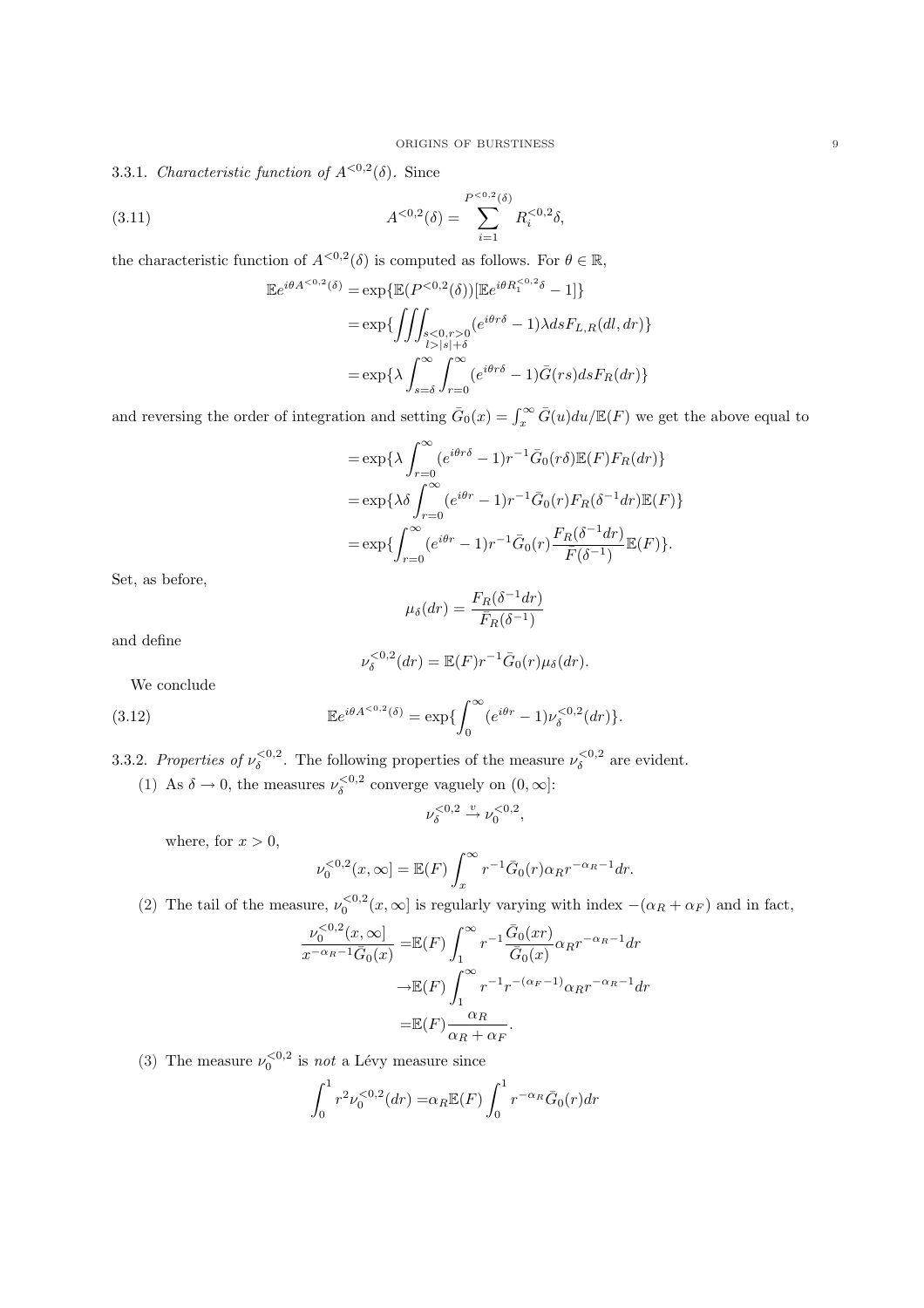10 B. D'AURIA AND S.I. RESNICK

$$
\geq \alpha_R \mathbb{E}(F)\bar{G}_0(1) \int_0^1 r^{-\alpha_R} dr = \infty.
$$

This means we will not get an infinitely divisible weak limit without Gaussian component for  $A^{<0,2}(\delta)$ .

3.3.3. Gaussian limit. Observe that the quantity

(3.13) 
$$
m(\delta) := \mathbb{E}(F) \int_0^1 \bar{G}_0(r) \mu_{\delta}(dr)
$$

is finite, since

$$
m(\delta) \leq \mathbb{E}(F) \int_0^1 1 \mu_{\delta}(dr) = \mathbb{E}(F) \frac{F_R(\delta^{-1})}{\overline{F}_R(\delta^{-1})} < \infty.
$$

Also, define

(3.14) 
$$
a(\delta) := \left( \mathbb{E}(F) \int_0^1 r \bar{G}_0(r) \mu_{\delta}(dr) \right)^{1/2}.
$$

Note that as  $\delta \to 0$ , we have  $a(\delta) \to \infty$  since for any  $\eta > 0$ ,

$$
\liminf_{\delta \to 0} a^2(\delta) \ge \liminf_{\delta \to 0} \mathbb{E}(F) \int_{\eta}^1 r \bar{G}_0(r) \mu_{\delta}(dr) = \mathbb{E}(F) \int_{\eta}^1 r \bar{G}_0(r) \alpha_R r^{-\alpha_R - 1} dr
$$

$$
\ge \frac{\mathbb{E}(F)}{1 - \alpha_R} \bar{G}_0(1) r^{-\alpha_R + 1} \Big|_{\eta}^1 \to \infty,
$$

as  $\eta \downarrow 0$ .

Now we use (3.12) and write

$$
\mathbb{E} \exp\{i\theta[A^{<0,2}(\delta) - m(\delta)]/a(\delta)\}\
$$
  
=  $\exp\{\int_0^\infty (e^{ia^{-1}(\delta)\theta r} - 1)\nu_\delta^{<0,2}(dr) - i\theta \frac{\mathbb{E}(F)}{a(\delta)} \int_0^1 \bar{G}_0(r)\mu_\delta(dr)\}\$   
=  $\exp\{\int_0^1 (e^{ia^{-1}(\delta)\theta r} - 1 - i\frac{\theta}{a(\delta)}r)\mathbb{E}(F)r^{-1}\bar{G}_0(r)\mu_\delta(dr) + \int_1^\infty (e^{ia^{-1}(\delta)\theta r} - 1)\nu_\delta^{<0,2}(dr)\}\$   
=  $\exp\{A + B\}.$ 

Now

$$
|B| \leq \mathbb{E}(F) \int_1^{\infty} |\theta| \frac{r}{a(\delta)} r^{-1} \bar{G}_0(r) \mu_{\delta}(dr)
$$
  

$$
\leq O(\frac{1}{a(\delta)}) \to 0,
$$

as  $\delta \to 0$ , since  $a(\delta) \to \infty$ . For A we have  $A \to -\theta^2/2$  since

$$
\left| \int_0^1 (e^{i\theta a^{-1}(\delta)r} - 1 - i \frac{\theta}{a(\delta)}r) \mathbb{E}(F)r^{-1} \bar{G}_0(r) \mu_\delta(dr) + \frac{\theta^2}{2} \right|
$$
  
\n
$$
= \left| \int_0^1 \left( e^{i\theta a^{-1}(\delta)r} - 1 - i \frac{\theta}{a(\delta)}r - \frac{1}{2} \left( \frac{i\theta r}{a(\delta)} \right)^2 \right) \mathbb{E}(F)r^{-1} \bar{G}_0(r) \mu_\delta(dr) \right|
$$
  
\n
$$
\leq \frac{1}{a^3(\delta)} \int_0^1 \frac{1}{3!} |\theta|^3 r^3 \mathbb{E}(F)r^{-1} \bar{G}_0(r) \mu_\delta(dr).
$$

For any  $\eta > 0$ , split the integral

$$
\int_0^1 = \int_0^\eta + \int_\eta^1
$$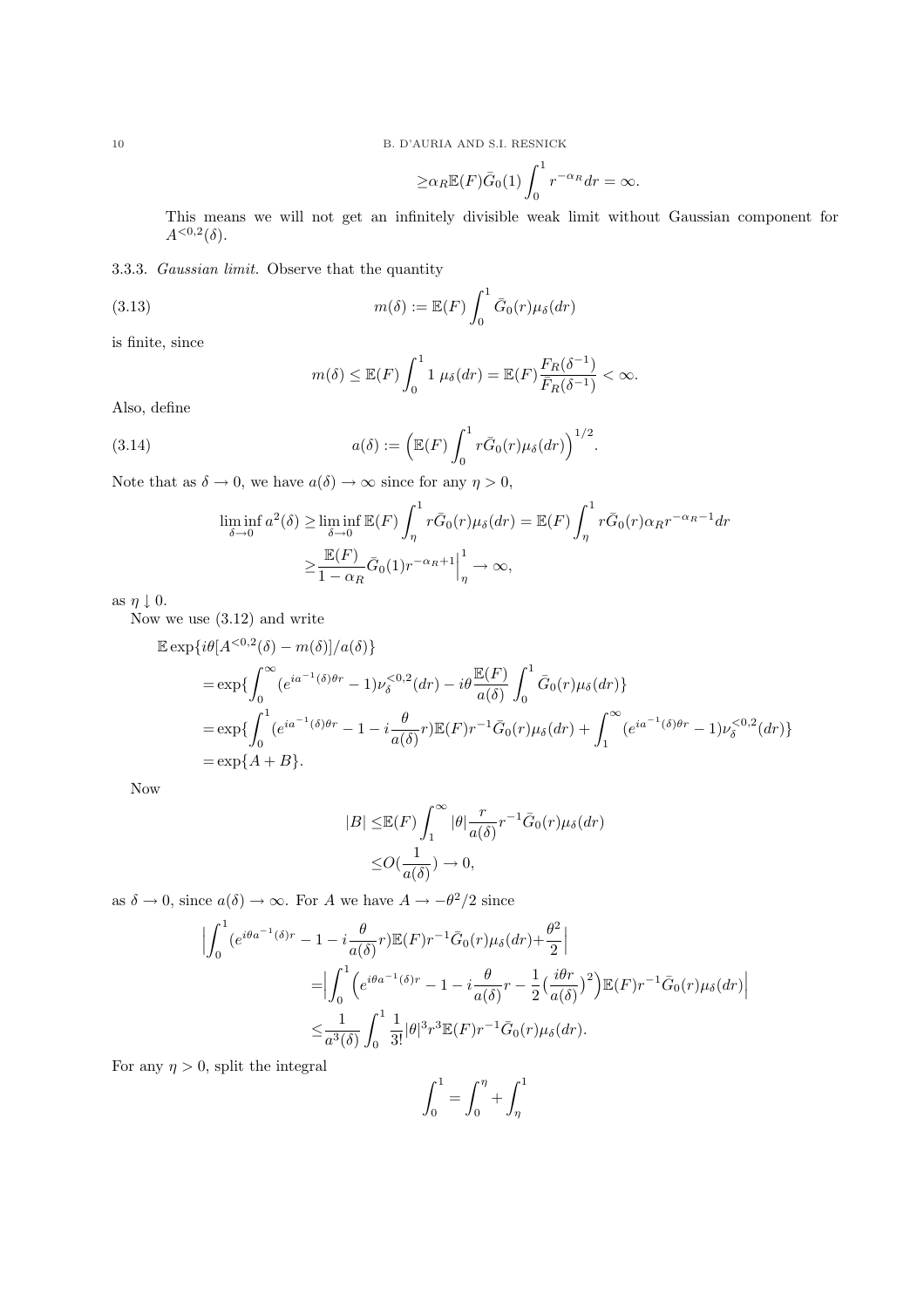and

$$
\frac{1}{a^3(\delta)} \int_0^1 r^2 \bar{G}_0(r) \mu_{\delta}(dr) \sim \frac{1}{a^3(\delta)} \int_0^{\eta} r^2 \bar{G}_0(r) \mu_{\delta}(dr)
$$

$$
\leq \frac{\eta}{a(\delta)^3} \int_0^{\eta} r \bar{G}_0(r) \mu_{\delta}(dr)
$$

$$
\sim \frac{\eta}{a(\delta)^3} \int_0^1 r \bar{G}_0(r) \mu_{\delta}(dr)
$$

$$
= O(\eta \cdot \frac{1}{a(\delta)}) \to 0.
$$

We summarize.

**Proposition 4.** With  $m(\delta)$  defined by (3.13) and  $a(\delta)$  given by (3.14), we have

$$
\frac{A^{<0,2}(\delta) - m(\delta)}{a(\delta)} \Rightarrow X^{<0,2} \sim N(0,1)
$$

as  $\delta \rightarrow 0$ .

**Remark 1.** The centering may be changed from  $m(\delta)$  to

(3.15) 
$$
m^{\#}(\delta) := \mathbb{E}\left(\sum_{i=1}^{P^{<0,2}(\delta)} R_i^{<0,2} \delta\right) = \mathbb{E}\left(P^{<0,2}(\delta)\right) \mathbb{E}\left(R^{<0,2} \delta\right)
$$

since

$$
\mathbb{E}\left(P^{<0,2}(\delta)\right)\mathbb{E}\left(R^{<0,2}\delta\right) = \iiint_{\substack{s<0,r>0\\l>b+|s|}} r\delta\lambda ds F_L(dt, dr)
$$

$$
= \int_{s=\delta}^{\infty} \int_{r=0}^{\infty} r\delta\bar{G}(rs) F_R(dr)\lambda ds
$$

$$
= \lambda \delta \int_{r=0}^{\infty} \bar{G}_0(r\delta) F_R(dr) \mathbb{E}(F)
$$

$$
= \int_{r=0}^{\infty} \bar{G}_0(r) \frac{F_R(\delta^{-1}dr)}{\bar{F}_R(\delta^{-1})} \mathbb{E}(F)
$$

$$
= m(\delta) + \mathbb{E}(F) \int_{1}^{\infty} \bar{G}_0(r) \mu_{\delta}(dr)
$$

$$
= m(\delta) + o(a(\delta)).
$$

Similarly, the scaling  $a(\delta)$  may be changed to

(3.16) 
$$
a^{\#}(\delta) := \sqrt{\text{Var}\left(\sum_{i=1}^{P^{<0,2}(\delta)} R_i^{<0,2} \delta\right)} = \sqrt{\mathbb{E}\left(P^{<0,2}(\delta)\right) \mathbb{E}\left((R^{<0,2}\delta)^2\right)}.
$$

This follows from

$$
\mathbb{E}\left(P^{<0,2}(\delta)\right)\mathbb{E}\left((R^{<0,2}\delta)^2\right) = \iiint_{\substack{s<0,r>0\\l>|s|+\delta}} \delta^2 r^2 \lambda ds F_{L,R}(dl,dr)
$$

$$
= \int_{s=\delta}^{\infty} \int_{r>0} \delta^2 r^2 \lambda ds \bar{G}(rs) F_R(dr)
$$

$$
= \lambda \int_{r=0}^{\infty} \delta^2 r^2 \int_{s=\delta}^{\infty} \bar{G}(rs) ds F_R(dr)
$$

$$
= \lambda \delta \int_{r=0}^{\infty} \delta r \int_{s=r\delta}^{\infty} \bar{G}(s) ds F_R(dr)
$$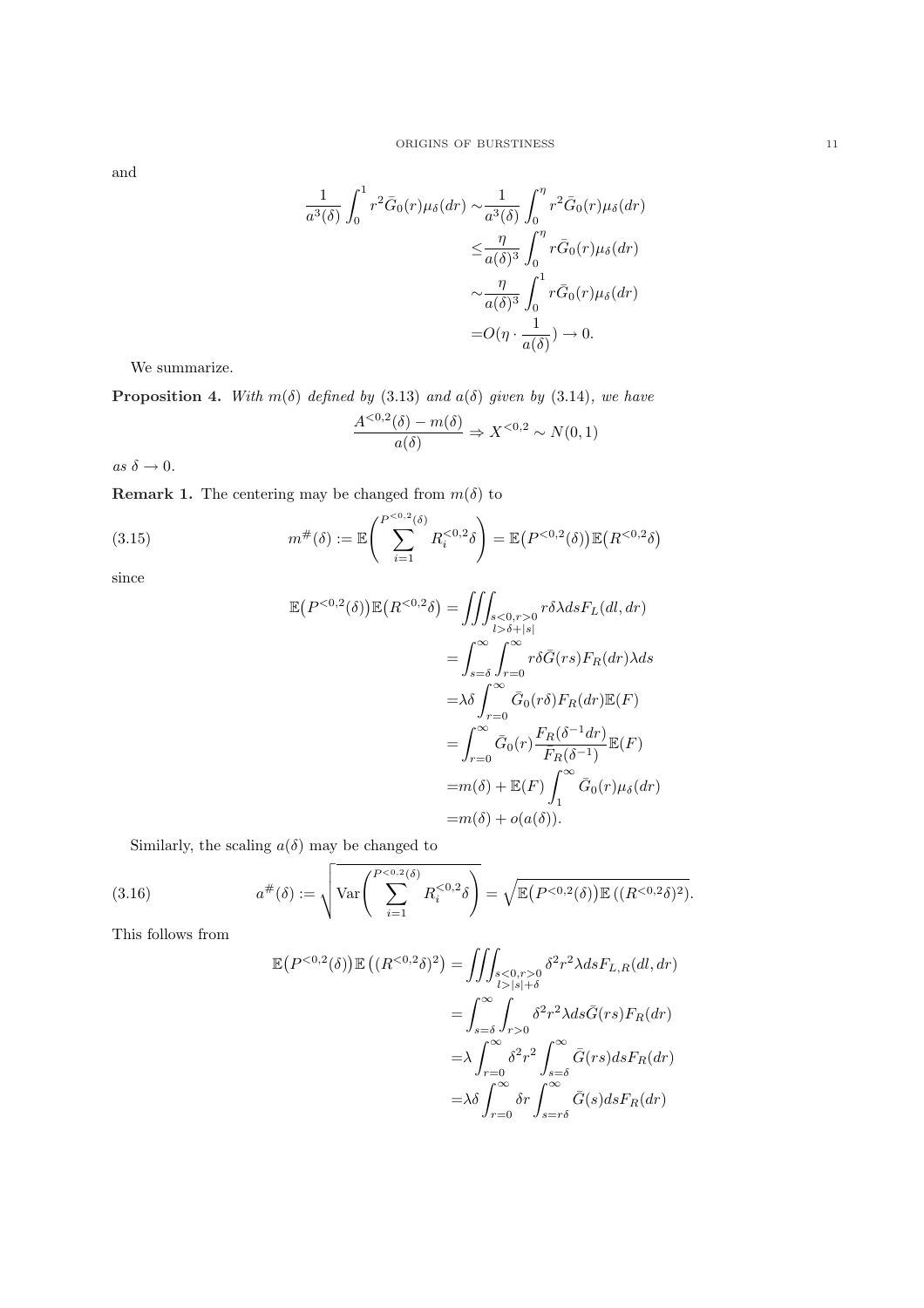$$
= \lambda \delta \int_{r=0}^{\infty} r \bar{G}_0(r) F_R(\delta^{-1} dr) \mathbb{E}(F)
$$
  
= 
$$
\int_{r=0}^{\infty} r \bar{G}_0(r) \mu_{\delta}(dr) \mathbb{E}(F).
$$

Note, as  $\delta \to 0$ ,

$$
\int_{1}^{\infty} r\bar{G}_0(r)\mu_{\delta}(dr) \to \int_{1}^{\infty} r\bar{G}_0(r)\alpha_R r^{-\alpha_R - 1} dr < \infty,
$$

since  $1 < \alpha_R < 2$ . Therefore

$$
(3.17) \t a
$$

$$
a^2(\delta) \sim \int_0^\infty r \bar{G}_0(r) \mu_\delta(dr) \mathbb{E}(F),
$$

as claimed.

3.3.4. Further properties of scaling  $a(\delta)$ . The scaling function plays a significant role in understanding dependence across time slots. Here are two properties we need in the next section.

Proposition 5. (a) For any  $t > 0$ ,

(3.18) 
$$
\lim_{\delta \to 0} \frac{\int_0^1 r \bar{G}_0(tr) \mu_{\delta}(dr)}{\int_0^1 r \mu_{\delta}(dr)} = 1.
$$

(b) The growth rate of  $a(\delta)$  is given by

(3.19) 
$$
a^2(\delta) = \mathbb{E}(F) \int_0^1 r \bar{G}_0(r) \mu_{\delta}(dr) \sim \mathbb{E}(F) \int_0^1 r \mu_{\delta}(dr) \sim \mathbb{E}(F) \mathbb{E}(R) \frac{(\delta^{-1})^{(\alpha_R - 1)}}{L_R(\delta^{-1})}.
$$

*Proof.* (a) Since  $\bar{G}_0 \le 1$ , we see 1 is an upperbound of the ratio in (3.18). To get a lower bound, observe that  $\int_0^1 r\mu_\delta(dr) \to \infty$  as  $\delta \to 0$ , since for any  $\eta > 0$ ,

$$
\int_0^1 r\mu_\delta(dr) \ge \int_\eta^1 r\mu_\delta(dr) \to \int_\eta^1 r\alpha_R r^{-\alpha_R - 1} dr
$$
  
= 
$$
\frac{\alpha_R}{\alpha_R - 1} [\eta^{-(\alpha_R - 1)} - 1] \to \infty \qquad (\eta \downarrow 0),
$$

since  $1 < \alpha_R < 2$ . Therefore,

$$
\frac{\int_0^1 r \bar{G}_0(tr)\mu_{\delta}(dr)}{\int_0^1 r \mu_{\delta}(dr)} \ge \frac{\int_0^{\eta} r \bar{G}_0(tr)\mu_{\delta}(dr)}{\int_0^1 r \mu_{\delta}(dr)} \ge \frac{\bar{G}_0(t\eta) \int_0^{\eta} r \mu_{\delta}(dr)}{\int_0^1 r \mu_{\delta}(dr)}
$$

$$
= \bar{G}_0(t\eta) \frac{\int_0^1 r \mu_{\delta}(dr)}{\int_0^1 r \mu_{\delta}(dr)} + o(1)
$$

$$
\rightarrow \bar{G}_0(t\eta) \qquad (\delta \rightarrow 0)
$$

$$
\rightarrow 1 \qquad (\eta \rightarrow 0).
$$

(b) To see the growth rate of  $a(\delta)$ , observe that

$$
\int_0^1 r\mu_{\delta}(dr) = \int_{r=0}^1 \left(\int_{v=0}^r dv\right) \mu_{\delta}(dr) = \int_{v=0}^1 \int_{r=v}^1 \mu_{\delta}(dr) dv
$$
  
= 
$$
\int_0^1 \mu_{\delta}(v, \infty] dv - \mu_{\delta}(1, \infty) = \frac{\int_0^{\delta^{-1}} \bar{F}_R(v) dv}{\delta^{-1} \bar{F}_R(\delta^{-1})} - 1.
$$

We conclude

$$
\delta^{-1}\bar{F}_R(\delta^{-1})[1+\int_0^1 r\mu_{\delta}(dr)] \to \mathbb{E}(R).
$$

This coupled with  $\int_0^1 r \mu_{\delta}(dr) \to \infty$  proves the result.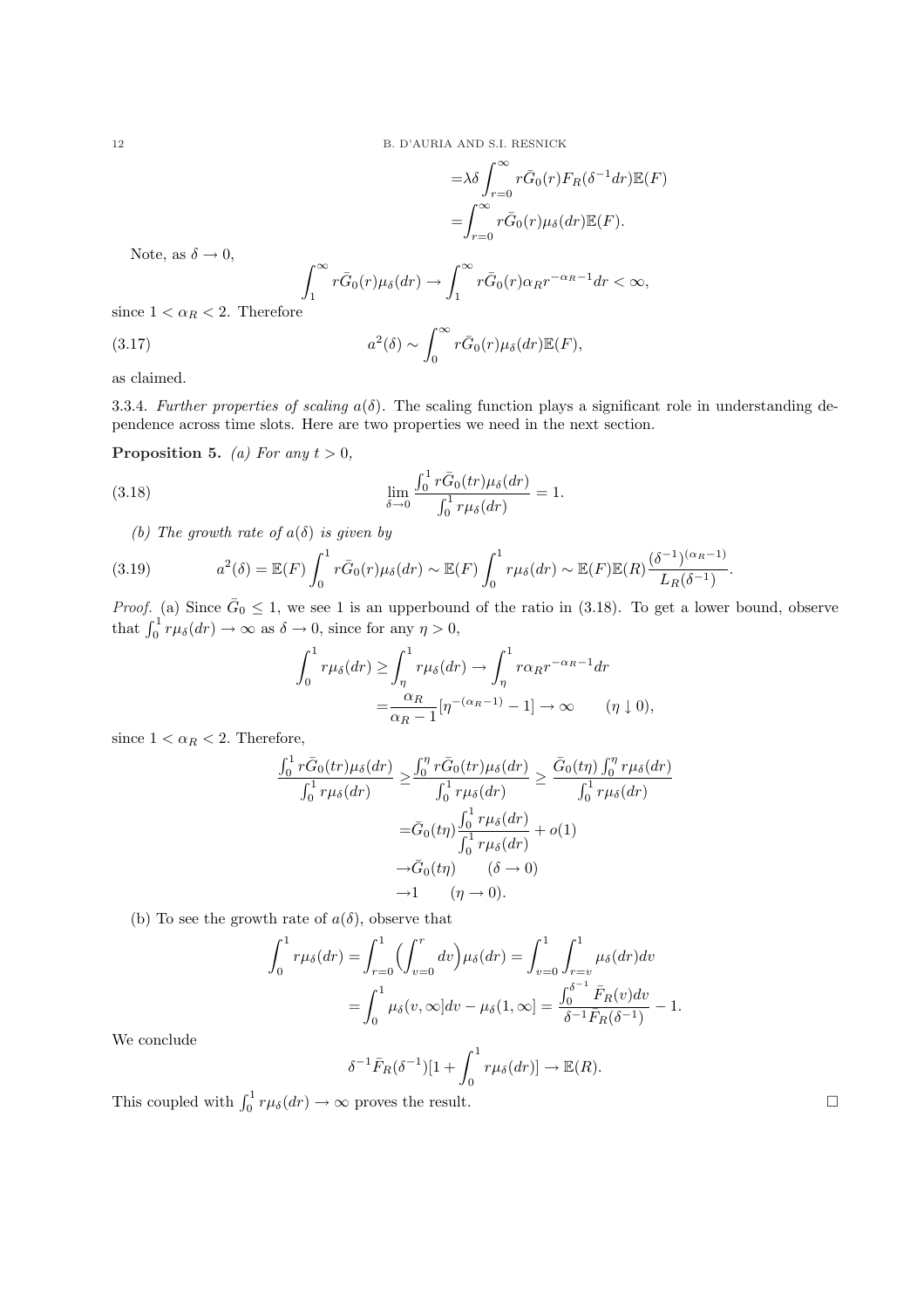### 3.4. Contribution of the region  $\mathcal{R}^{<0,1}$ . In this section, we prove that

(3.20) 
$$
A^{<0,1}(\delta) \stackrel{d}{=} A^{>0,2}(\delta).
$$

The idea behind this is as follows. Recall

$$
A^{<0,1}(\delta) = \sum_{k} R_k (L_k + \Gamma_k) 1_{[(\Gamma_k, R_k, L_k, F_k) \in \mathcal{R}^{<0,1})}.
$$

It is well known that in the  $M/G/\infty$  model, the departure process has the same distribution as the arrival process, namely it is Poisson with rate  $\lambda$ . The process  $A^{<0,1}(\delta)$  accumulates the contribution from 0 to δ of those sessions ending in (0, δ) and starting before time 0. However, we may reindex Poisson points by swapping the termination and starting times. Now the region  $A^{<0,1}(\delta)$  will correspond to the sessions starting in  $(0, \delta]$  and terminating outside it which is exactly the contribution of the region  $\mathcal{R}^{>0,2}$ , namely  $A^{>0,2}(\delta)$ . A more formal proof is given in the following proposition.

Proposition 6. We have

(3.21) 
$$
A^{<0,1}(\delta) \stackrel{d}{=} A^{>0,2}(\delta).
$$

and therefore, as  $\delta \rightarrow 0$ ,

$$
A^{<0,1}(\delta) - \int_0^1 s \nu_{\delta}^{<0,1}(ds) \Rightarrow X^{<0,1},
$$

where  $\nu_{\delta}^{<0,1} = \nu_{\delta}^{>0,2}$  and  $X^{<0,1} \stackrel{d}{=} X^{>0,2}$  with the quantities indexed by  $>0.2$  defined as in Proposition 3. *Proof.* We compute the characteristic function as follows. For  $\theta \in \mathbb{R}$ ,

$$
\mathbb{E}\Big(\exp\{i\theta \sum_{i=1}^{P^{<0,1}} R_i^{<0,1}(\Gamma_i^{<0,1} + L_i^{<0,1})\}\Big) = \exp\{\mathbb{E}\big(P^{<0,1}(\delta)\big)[\mathbb{E}(e^{i\theta R_i^{<0,1}(\Gamma_i^{<0,1} + L_i^{<0,1})}) - 1]\}
$$
\n
$$
= \exp\{\iint_{|s|<1\le|s|+\delta} (e^{i\theta r(s+t)} - 1) \lambda ds F_{L,R}(d l, dr)\}
$$
\n
$$
= \exp\{\iint_{s=0}^{\infty} \int_{r>0}^{\infty} \int_{s<1\le|s|+\delta} (e^{i\theta r(l-s)} - 1) ds F_{R,L}(dr, dl)\}
$$
\n
$$
= \exp\{\lambda \int_{r=0}^{\infty} \int_{s=0}^{\infty} \int_{s<\omega\le|s+\delta} (e^{i\theta (u-s)} - 1) ds G(du) F_R(dr)\}
$$
\n
$$
= \exp\{\lambda \int_{r=0}^{\infty} \int_{s=0}^{\infty} \int_{s<\omega\le|s+r\delta} (e^{i\theta(u-s)} - 1) ds G(du)r^{-1}F_R(dr)\}
$$
\n
$$
= \exp\{\lambda \int_{r=0}^{\infty} \int_{u=0}^{\infty} \int_{s\in[(u-r\delta)\vee 0, u]} (e^{i\theta(u-s)} - 1) ds G(du)r^{-1}F_R(dr)\}
$$
\n
$$
= \exp\{\lambda \int_{r=0}^{\infty} \left( \int_{u=0}^{r\delta} \int_{s=0}^{u} (e^{i\theta(u-s)} - 1) ds G(du) + \int_{u=r\delta}^{\infty} \int_{s=u-r\delta}^{u} (e^{i\theta(u-s)} - 1) ds G(du) \right) r^{-1}F_R(dr)\}
$$
\n
$$
= \exp\{\lambda \int_{r=0}^{\infty} \left( \int_{u=0}^{r\delta} \int_{s=u-r\delta}^{u} (e^{i\theta s} - 1) ds G(du) \right) r^{-1}F_R(dr)\}
$$
\n
$$
+ \int_{u=r\delta}^{\infty} \int_{s=0}^{r\delta} (e^{i\theta s} - 1) ds G(
$$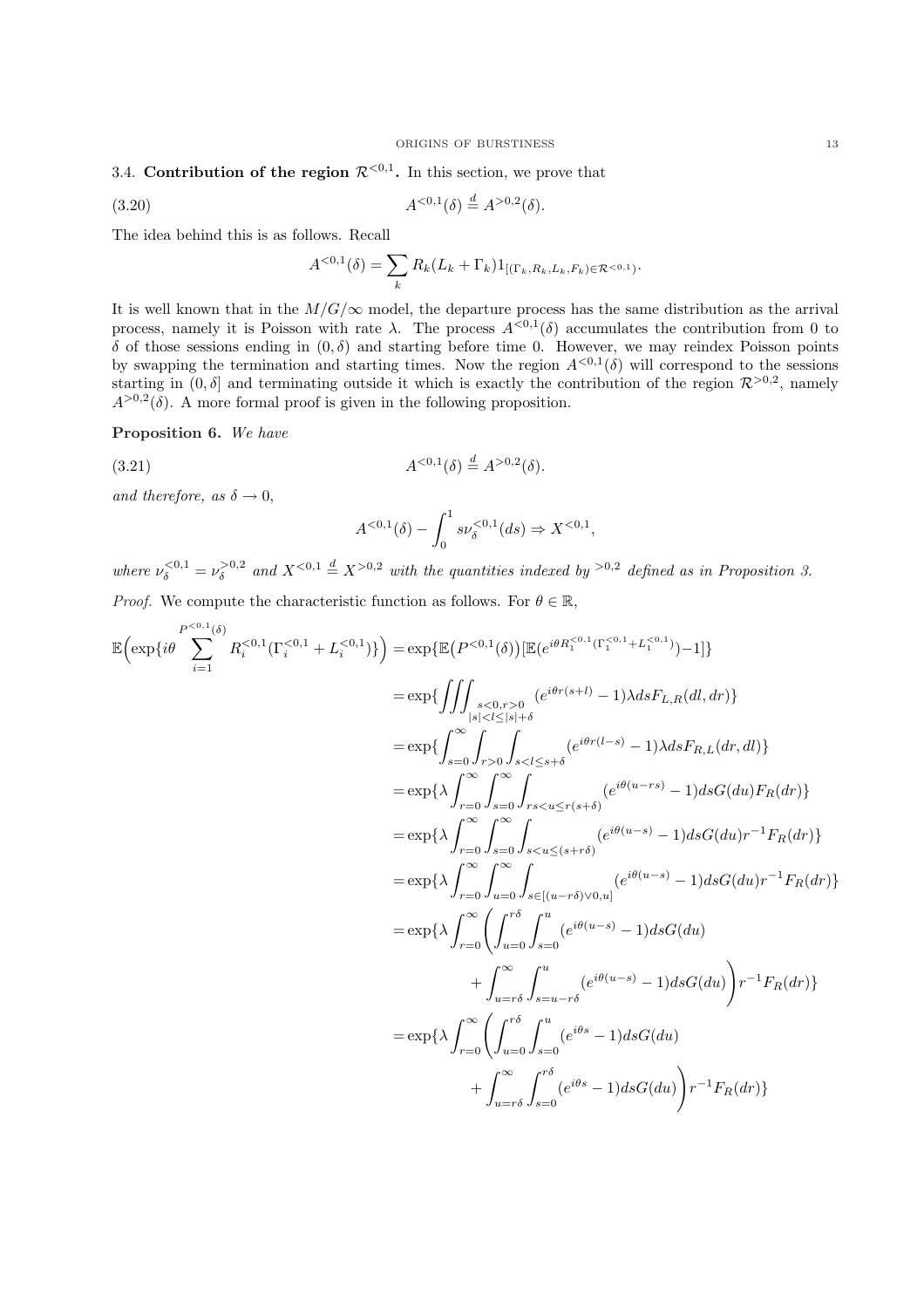and reversing the order of integration for  $u$  and  $s$  yields

$$
= \exp\{\lambda \int_{r=0}^{\infty} \int_{s=0}^{r\delta} (e^{i\theta s} - 1) \bar{G}(s) ds r^{-1} F_R(dr)\}
$$
  
\n
$$
= \exp\{\lambda \int_{s=0}^{\infty} \int_{r>s/\delta}^{r\delta} (e^{i\theta s} - 1) \bar{G}(s) ds r^{-1} F_R(dr)\}
$$
  
\n
$$
= \exp\{\lambda \delta \int_{s=0}^{\infty} (e^{i\theta s} - 1) \bar{G}(s) \int_{r>s} r^{-1} F_R(\delta^{-1} dr) ds\}
$$
  
\n
$$
= \exp\{\int_{s=0}^{\infty} (e^{i\theta s} - 1) \nu_{\delta}^{>0,2}(ds)\}
$$

where we used the notation of (3.1). This is the same characteristic function we found for  $A^{>0,2}(\delta)$  in  $(3.2).$ 

3.5. Discussion and summary. We summarize the contributions of the four regions to cumulative traffic in  $(0, \delta)$ .

(1) For the region  $\mathcal{R}^{>0,2}$ , we have, as  $\delta \to 0$ ,

$$
X^{>0,2}(\delta) := A^{>0,2}(\delta) - \int_0^1 s\nu_\delta^{>0,2}(ds) \Rightarrow X^{>0,2},
$$

a spectrally positive, infinitely divisible random variable with Lévy measure  $\nu_0^{>0,2}$  with tail probabilities which are regularly varying with index  $-(\alpha_F + \alpha_R)$ . Observe  $\alpha_F + \alpha_R > 2$  so  $\mathbb{E}(X^{>0,2})^2 < \infty$ . (2) For the region  $\mathcal{R}^{>0,1}$ , we have

$$
A^{>0,2}(\delta) \Rightarrow X^{>0,1},
$$

a compound Poisson random variable with tail probabilities which are regularly varying with index  $-(\alpha_F + \alpha_R)$ . Note

$$
P[X^{>0,1} > x] \sim cP[X^{>0,2} > x], \quad (x \to \infty).
$$

(3) For the region  $\mathcal{R}^{<0,2}$ , we have

$$
X^{<0,2}(\delta) := \frac{A^{<0,2}(\delta) - m(\delta)}{a(\delta)} \Rightarrow X^{<0,2} \sim N(0,1).
$$

(4) For the region  $\mathcal{R}^{>0,2}$ , we have

$$
A^{<0,1}(\delta) \stackrel{d}{=} A^{>0,2}(\delta),
$$

so

$$
X^{<0,1}(\delta) := A^{<0,1}(\delta) - \int_0^1 s \nu_{\delta}^{>0,2}(ds) \Rightarrow X^{<0,1} \stackrel{d}{=} X^{>0,2}.
$$

This means we may write

$$
A(\delta) = X^{>0,2}(\delta) + \int_0^1 s \nu_{\delta}^{>0,2}(ds) + A^{>0,1}(\delta) + a(\delta)X^{<0,2}(\delta) + m(\delta) + X^{<0,1}(\delta) + \int_0^1 s \nu_{\delta}^{>0,2}(ds).
$$

We conclude

(3.22) 
$$
A(\delta) - m(\delta) - 2 \int_0^1 s \nu_\delta^{>0,2}(ds) = X^{>0,2}(\delta) + A^{>0,1}(\delta) + a(\delta)X^{<0,2}(\delta),
$$

where the summands on the right are independent and

 $X^{<0,1}(\delta) \stackrel{d}{=} X^{>0,2}(\delta) \Rightarrow X^{>0,2}$ (infinitely divisible)  $A^{>0,1}(\delta) \Rightarrow X^{>0,1}$ , (compound Poisson)  $X^{<0,2}(\delta) \Rightarrow X^{<0,2}$ (normal).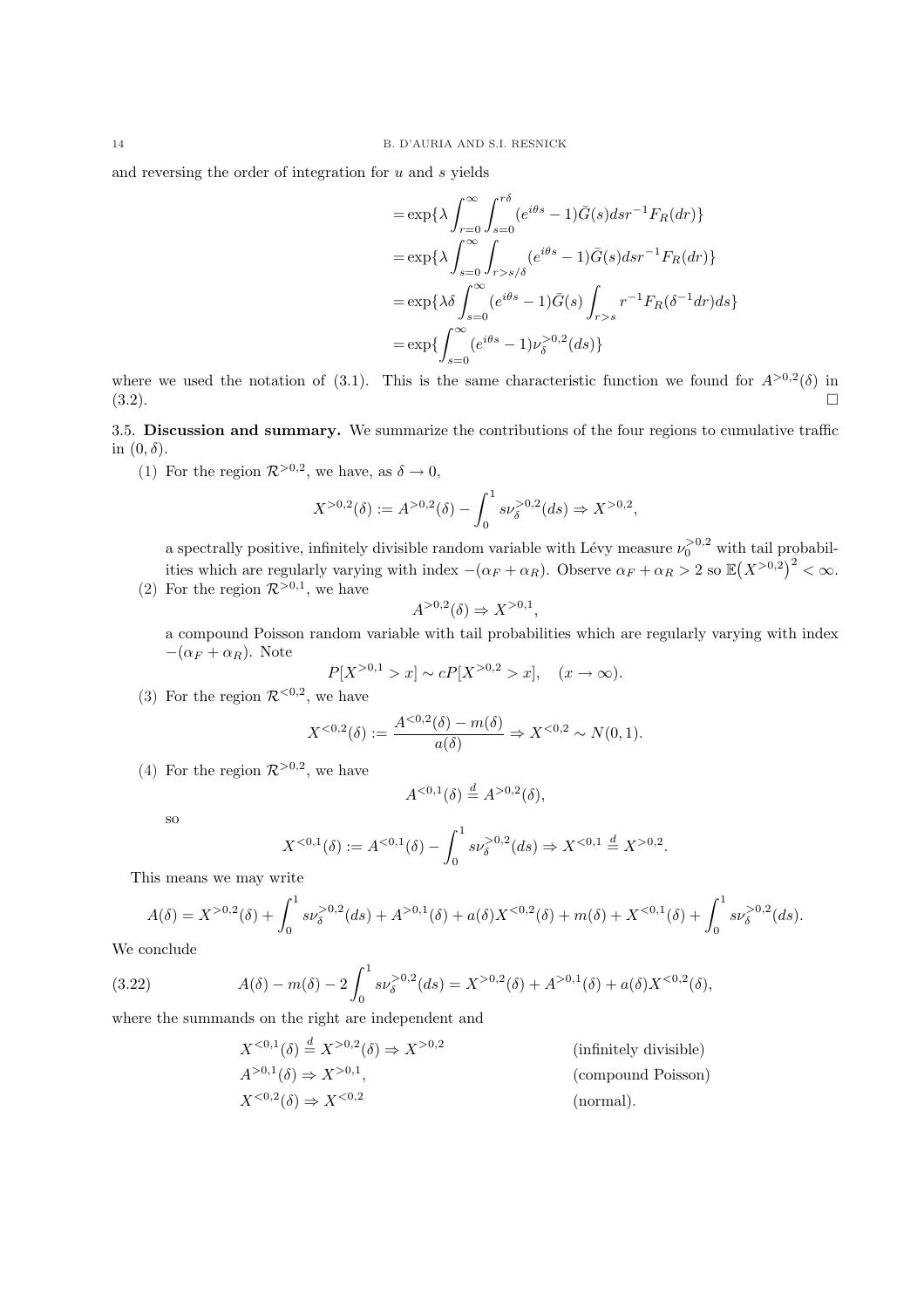#### ORIGINS OF BURSTINESS 15

Also,

(3.23) 
$$
\frac{A(\delta) - m(\delta) - 2\int_0^1 s \nu_\delta^{>0,2}(ds)}{a(\delta)} \Rightarrow X^{<0,2} \sim N(0,1).
$$

Looking at the decomposition (3.22) and also at (3.23), the centered cumulative traffic inputted in the time slot  $(0, \delta]$  has an asymptotically normal component on spatial scale  $a(\delta)$  plus a component which asymptotically mixes an infinitely divisible and compound Poisson distribution. For traffic at fine time scales with high degree of aggregation resulting in a large number of sessions, the Gaussian component will thus obscure the more spikey, high rate transmissions represented in our model by the infinitely divisible and compound Poisson components.

This helps to explain why measurements with very high traffic aggregation report a Gaussian distribution. The normal component is due to the sessions that start before the time slot and end after the time slot. So they will be also responsible for the dependence structure of the process. As we see in the next section, the infinitely divisible and compound Poisson components contribute to the dependence across time slots in a manner which is of lower order than the Gaussian components.

### 4. Dependence structure across slots.

We now analyze the weak limits of the stochastic process

$$
\mathbf{A}(\delta) := \{ A(k\delta, (k+1)\delta), -\infty < k < \infty \}
$$

defined in (2.3). We will see that the  $\mathbb{R}^{\infty}$  family indexed by  $\delta$  converges to a limiting Gaussian sequence

$$
\mathbf{X}_{\infty} = (X_{\infty}(k), -\infty < k < \infty\}
$$

with

$$
Corr(X_{\infty}(0), X_{\infty}(k)) = 1.
$$

The price paid for letting  $\delta \to 0$  is thus a limit sequence with degenerate dependence structure. The consequence of sampling at too high frequency (using economic terminology) is perfect correlation. However, we will see that for fixed  $\delta > 0$ , we have long range dependence across time slots.

We begin by considering convergence of finite dimensional distributions.

4.1. Convergence of finite dimensional distributions. In this section we prove the following result.

**Proposition 7.** For any non-negative integer k, as  $\delta \to 0$  we have in  $\mathbb{R}^{k+1}$ , (4.1)  $\overline{\phantom{a}}$  $\mathbf{r}$ 

$$
\frac{1}{a(\delta)} \left[ \begin{pmatrix} A(0,\delta) \\ A(\delta,2\delta) \\ \vdots \\ A(k\delta,(k+1)\delta) \end{pmatrix} - \left\{ 2 \int_0^1 v \bar{G}(v) \int_{r=v}^\infty r^{-1} \mu_\delta(dr) dv - \int_0^1 \mathbb{E}(F) \bar{G}_0(r,\infty] \mu_\delta(dr) \right\} \begin{pmatrix} 1 \\ 1 \\ \vdots \\ 1 \end{pmatrix} \right] \Rightarrow \begin{pmatrix} X_\infty(0) \\ X_\infty(1) \\ \vdots \\ X_\infty(k) \end{pmatrix}
$$

where  $X_{\infty}(i) \sim N(0,1)$  for  $0 \leq i \leq k$  and

$$
Corr(X_{\infty}(i), X_{\infty}(j)) = 1.
$$

*Proof.* Along with the regions  $\mathcal{R}^{<0,1}, \mathcal{R}^{<0,2}, \mathcal{R}^{>0,1}, \mathcal{R}^{>0,2}$  used to analyze the convergence in distribution of  $A(0, \delta)$ , we need the analogously defined regions  $\mathcal{R}^{<\delta,1}, \mathcal{R}^{<\delta,2}, \mathcal{R}^{>\delta,1}, \mathcal{R}^{>\delta,2}$ , where for example

$$
\mathcal{R}^{<\delta,2} = \{(s,r,l,u) : s < k\delta, s+l > (k+1)\delta\}
$$
\n
$$
\mathcal{R}^{>\delta,2} = \{(s,r,l,u) : k\delta < s < (k+1)\delta, s+l > (k+1)\delta\}.
$$

See Figure 2.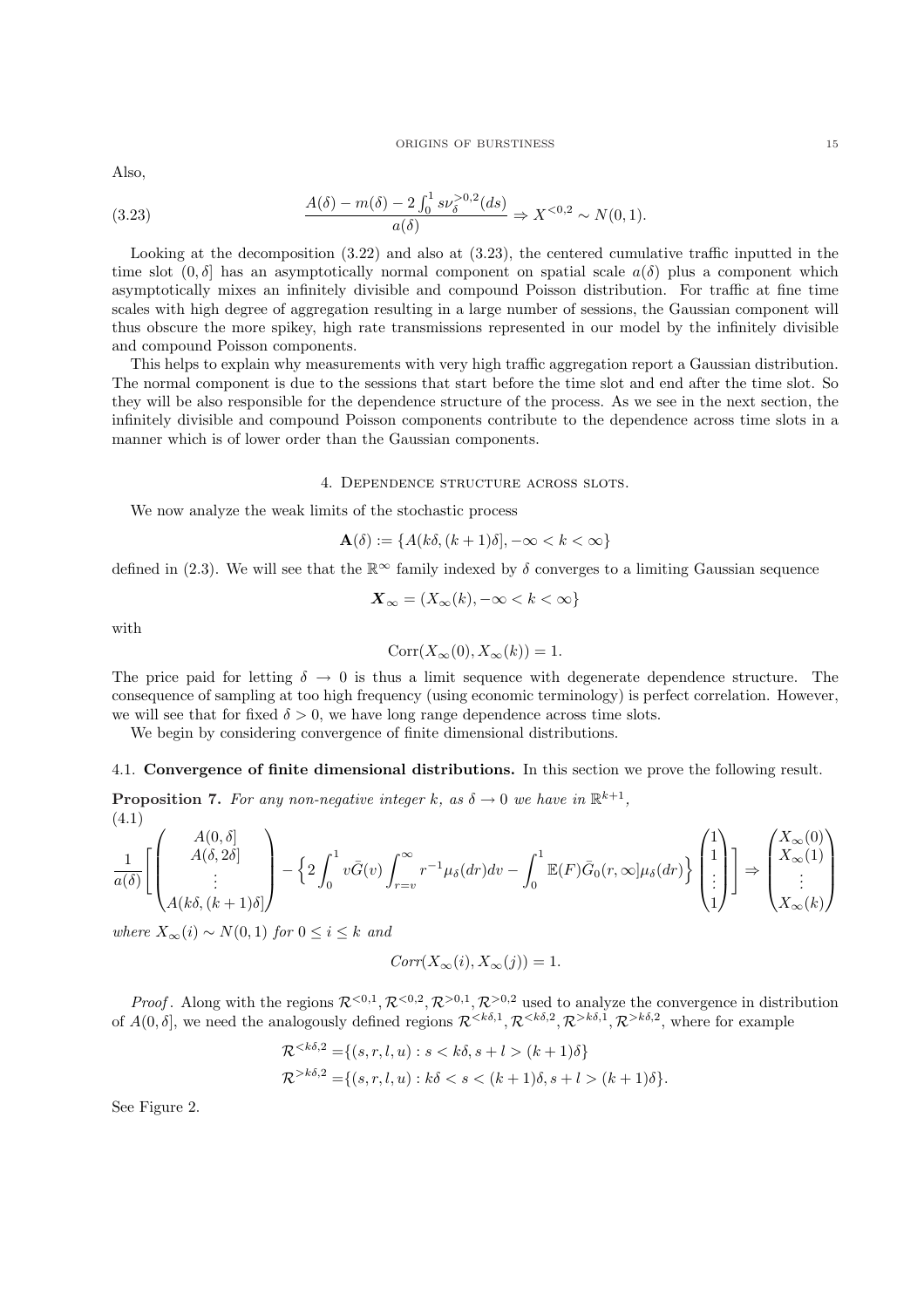

FIGURE 2. Four regions for analyzing contributions in  $k$ -th slot.



FIGURE 3. Regions for dependence analysis.

Additionally, for analyzing dependence between  $A(0, \delta]$  and  $A(k\delta, (k+1)\delta]$ , we will need the regions  $\mathcal{R}_{11}, \mathcal{R}_{12}, \mathcal{R}_{21}, \mathcal{R}_{22}$  which contain points  $(\Gamma_k, R_k, L_k, F_k)$  contributing to both  $A(0, \delta]$  as well as  $A(k\delta, (k+1)\delta]$ . (See Figure 3.) In particular, points in  $\mathcal{R}_{22} = \mathcal{R}^{<0,2} \cap \mathcal{R}^{ contribute$ 

$$
A^{\mathcal{R}_{22}} = \sum_{k: (\Gamma_k, R_k, L_k, F_k) \in \mathcal{R}_{22}} R_k \delta
$$

to both  $A(0, \delta]$  and  $A(k\delta, (k+1)\delta]$ .

4.1.1. Behavior of  $A^{\mathcal{R}_{22}}$ . By analogy with (3.11),  $A^{\mathcal{R}_{22}}$  is a Poissonized sum of iid rv's and we compute its characteristic function in a similar manner to achieve<br> $\mathbb{E}\left(e^{i\theta A^{R_{22}}}\right) = \exp\left\{\int\int\int$ 

$$
\mathbb{E}\Big(e^{i\theta A^{\mathcal{R}_{22}}}\Big) = \exp\{\iiint_{\substack{s < 0, r > 0 \\ l > (k+1)\delta + |s|}} (e^{i\theta r\delta} - 1)\lambda ds F_{L,R}(dl, dr)\}\
$$

and repeating the calculation which led to (3.12), we get this equal to

$$
=\exp\{\int_0^\infty (e^{i\theta r}-1)\mathbb{E}(F)\bar{G}_0((k+1)r)r^{-1}\mu_\delta(dr).\}
$$

Setting

(4.2) 
$$
a_k^2(\delta) =: \int_0^1 \mathbb{E}(F)\overline{G}_0((k+1)r)r\mu_{\delta}(dr)
$$

(4.3) 
$$
m_k(\delta) =: \int_0^1 \mathbb{E}(F)\overline{G}_0((k+1)r)\mu_{\delta}(dr)
$$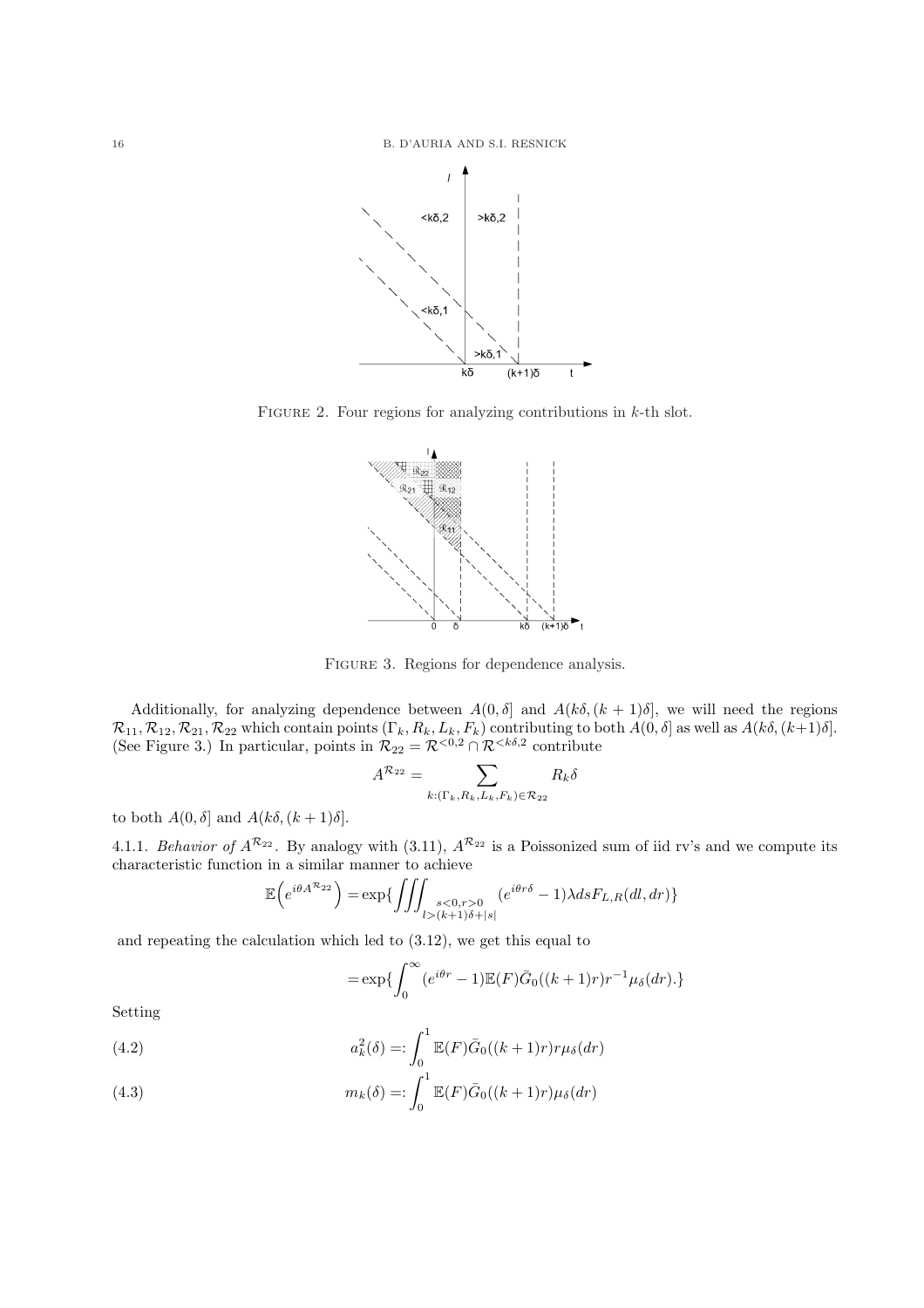

FIGURE 4. Region  $\mathcal{R}^{<0, (\delta, (k+1)\delta]}$  for dependence analysis.

we find

(4.4) 
$$
\frac{A^{\mathcal{R}_{22}} - m_k(\delta)}{a_k(\delta)} \Rightarrow X^{\mathcal{R}_{22}} \sim N(0, 1),
$$

in R, as  $\delta \to 0$ .

Note from Proposition 5, we have, as  $\delta \to 0$ ,

(4.5) 
$$
a_k(\delta) \sim a(\delta) \sim \left(\mathbb{E}(F) \int_0^1 r \mu_{\delta}(dr)\right)^{1/2}.
$$

4.1.2. Contributions from other regions. Set

$$
\mathcal{R}^{<0,(\delta,(k+1)\delta]} = \{(s,r,l,u) : s < 0, \delta < |s| + l \leq (k+1)\delta\}
$$

(see Figure 4) and write

$$
A(0,\delta) = A^{>0,1}(0,\delta) + A^{>0,2}(0,\delta) + A^{<0,1}(0,\delta) + A^{<0,2}(0,\delta)
$$
  
=  $A^{>0,1}(0,\delta) + A^{>0,2}(0,\delta) + \left[A^{<0,1}(0,\delta) + A^{\mathcal{R}^{<0,(\delta,(k+1)\delta)}}(0,\delta)\right] + A^{R_{22}}(0,\delta).$ 

Now mimicking the calculation in Section 3.3.1, we find

(4.7) 
$$
\mathbb{E}\left(e^{i\theta A^{<0,(\delta,(k+1)\delta]}(0,\delta)}\right) = \exp\left\{\int_0^\infty (e^{i\theta r}-1)\mathbb{E}(F)r^{-1}G_0(r,(k+1)r]\mu_\delta(dr)\right\}
$$

and

 $(4.8)$ 

$$
\nu_{\delta}^{<0,(\delta,(k+1)\delta]}(dr) := \mathbb{E}(F)r^{-1}G_0(r,(k+1)r]\mu_{\delta}(dr)
$$

converges to a Lévy measure with density

$$
\mathbb{E}(F)r^{-1}G_0(r,(k+1)r]\alpha_Rr^{-\alpha_R-1}dr.
$$

This means that

$$
A^{\mathcal{R}^{<0,(\delta,(k+1)\delta]}}(0,\delta]-\int_0^1\mathbb{E}(F)G_0(r,(k+1)r]\mu_\delta(dr)
$$

converges to an infinitely divisible random variable with Lévy measure whose density is given by  $(4.8)$  and hence  $A^{\mathcal{R}^{<0,(\delta,(k+1)\delta)}}(0,\delta) - \int_0^1$  $\int_0^1 \mathbb{E}(F)G_0(r,(k+1)r]\mu_\delta$  is  $o_p(a(\delta)).$ 

We conclude that  
\n
$$
A(0,\delta) - 2\int_0^1 v\bar{G}(v) \int_{r=v}^\infty r^{-1}\mu_\delta(dr)dv - \int_0^1 \mathbb{E}(F)G_0(r,(k+1)r]\mu_\delta(dr) - \int_0^1 \mathbb{E}(F)\bar{G}_0((k+1)r)\mu_\delta(dr)
$$
\n
$$
= A(0,\delta) - 2\int_0^1 v\bar{G}(v) \int_{r=v}^\infty r^{-1}\mu_\delta(dr)dv - \int_0^1 \mathbb{E}(F)\bar{G}_0(r,\infty]\mu_\delta(dr)
$$

(4.10) 
$$
=A^{\mathcal{R}_{22}}(0,\delta)-m_k(\delta)+o_p(a(\delta)).
$$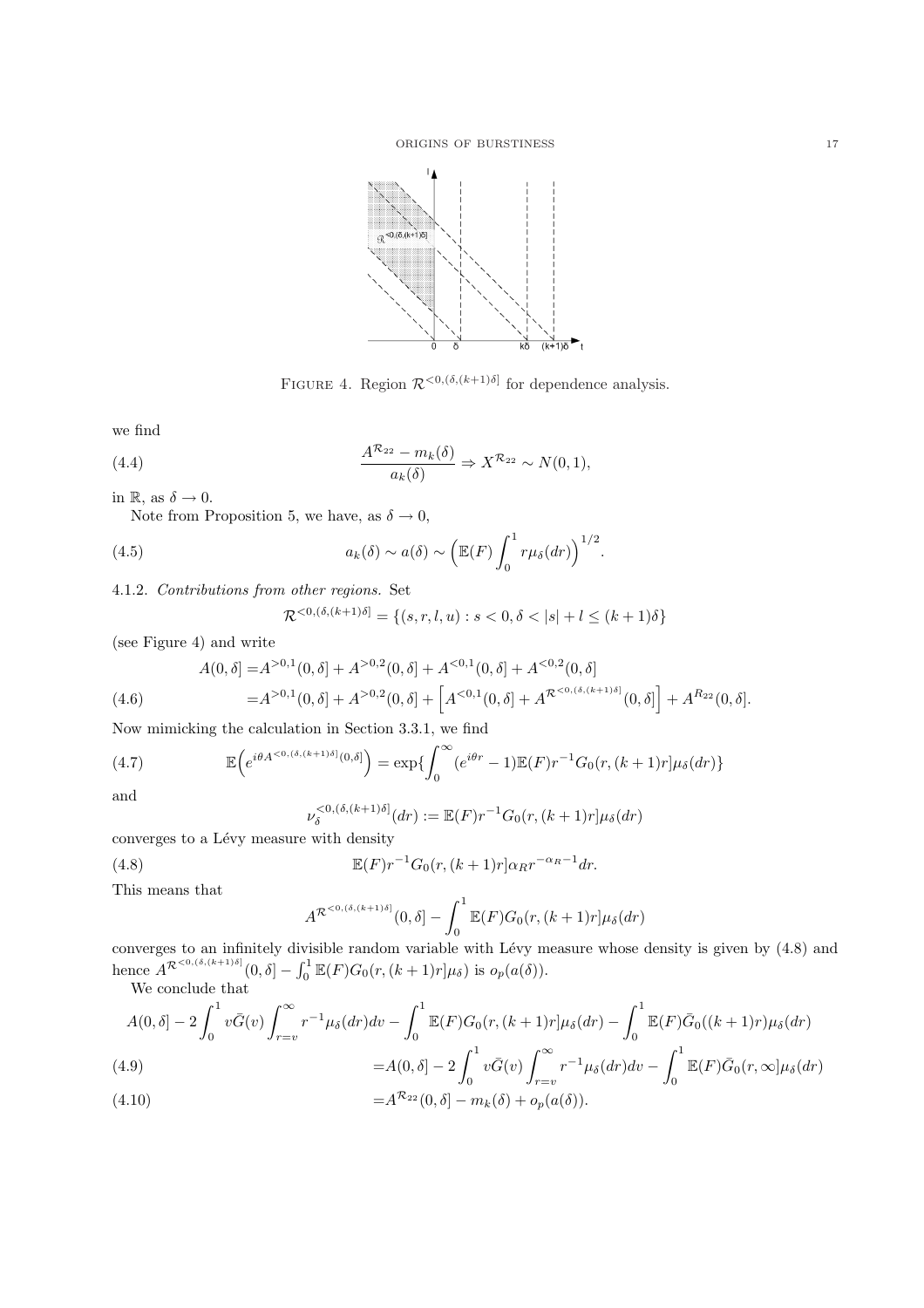

FIGURE 5. Regions for dependence analysis.

Likewise, we consider  $A(i\delta, (i+1)\delta]$  for  $1 \leq i \leq k$ . We set

$$
\mathcal{R}^{<0,((i+1)\delta,(k+1)\delta]} = \{(s,r,l,u) : s < 0, (i+1)\delta < s+l < (k+1)\delta\}
$$
\n
$$
\mathcal{R}^{(0,i\delta],((i+1)\delta,\infty)} = \{(s,r,l,u) : 0 < s \leq i\delta; s+l > (i+1)\delta\}
$$

(see Figure 5) and write

$$
A(i\delta, (i+1)\delta] = A^{\mathcal{R}^{>i\delta,1}}(i\delta, (i+1)\delta] + A^{\mathcal{R}^{>i\delta,2}}(i\delta, (i+1)\delta] + A^{\mathcal{R}^{
$$

Now

(4.11) 
$$
\mathbb{E}e^{i\theta A^{\mathcal{R}^{<0,((i+1)\delta,(k+1)\delta]}}(i\delta,(i+1)\delta)} = \exp\left\{\int_0^\infty (e^{i\theta r} - 1)\mathbb{E}(F)r^{-1}G_0\left((i+1)r,(k+1)r\right]\mu_\delta(dr)\right\}
$$

$$
(4.12) \qquad \mathbb{E}e^{i\theta A^{\mathcal{R}^{(0,i\delta],((i+1)\delta,\infty]}}(i\delta,(i+1)\delta)} = \exp\left\{\int_0^\infty (e^{i\theta r}-1)\mathbb{E}(F)r^{-1}G_0(r,(i+1)r]\mu_\delta(dr)\right\}.
$$

Therefore, keeping in mind that

$$
A^{\mathcal{R}_{22}}(k\delta, (k+1)\delta) = A^{\mathcal{R}_{22}}(i\delta, (i+1)\delta) = A^{\mathcal{R}_{22}}(0, \delta),
$$

we have

$$
A(i\delta, (i+1)\delta) - 2\int_0^1 v\bar{G}(v) \int_v^\infty r^{-1} \mu_\delta(dr) dv - \int_0^1 \mathbb{E}(F)\bar{G}_0(r) \mu_\delta(dr)
$$
  
\n
$$
= A(i\delta, (i+1)\delta) - 2\int_0^1 v\bar{G}(v) \int_v^\infty r^{-1} \mu_\delta(dr) dv - \int_0^1 \mathbb{E}(F)G_0(r, (i+1)r] \mu_\delta(dr)
$$
  
\n
$$
- \int_0^1 \mathbb{E}(F)G_0((i+1)r, (k+1)r]) \mu_\delta(dr) - m_k(\delta)
$$
  
\n(4.13) 
$$
= A^{R_{22}}(0, \delta) - m_k(\delta) + o_p(a(\delta)).
$$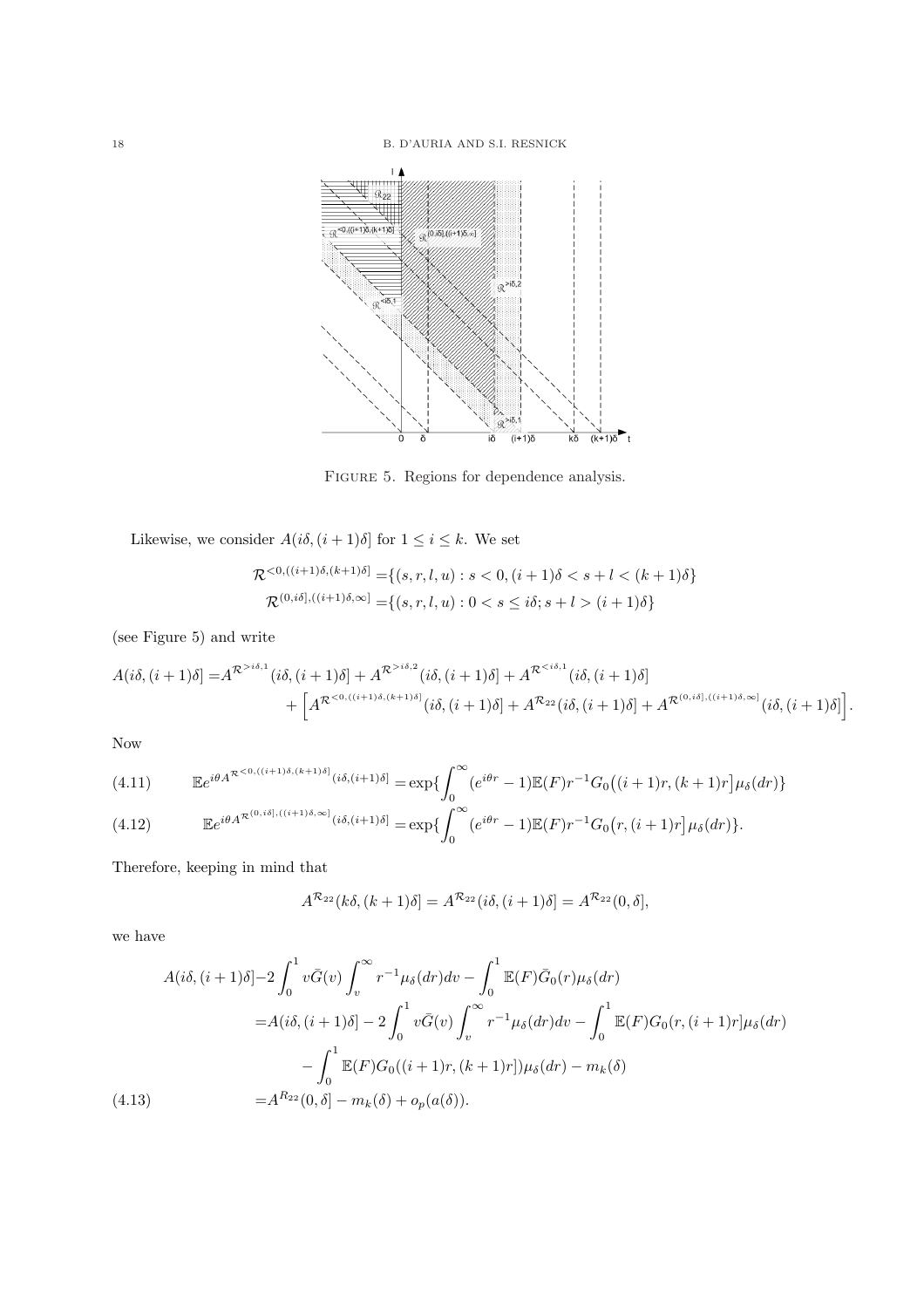We thus have that

$$
\begin{pmatrix}\nA(0, \delta) \\
A(\delta, 2\delta) \\
\vdots \\
A(k\delta, (k+1)\delta)\n\end{pmatrix} - \left\{ 2 \int_0^1 v \bar{G}(v) \int_{r=v}^\infty r^{-1} \mu_\delta(dr) dv - \int_0^1 \mathbb{E}(F) \bar{G}_0(r, \infty] \mu_\delta(dr) \right\} \begin{pmatrix}\n1 \\
1 \\
\vdots \\
1\n\end{pmatrix}
$$
\n
$$
= \begin{pmatrix}\nA^{R_{22}}(0, \delta) - m_k(\delta) \\
A^{R_{22}}(0, \delta) - m_k(\delta) \\
\vdots \\
A^{R_{22}}(0, \delta) - m_k(\delta)\n\end{pmatrix} + \begin{pmatrix}\no_p(a(\delta)) \\
o_p(a(\delta)) \\
\vdots \\
o_p(a(\delta))\n\end{pmatrix}
$$

and the conclusion of Proposition 7 follows.  $\Box$ 

4.2. Correlation structure. Despite the fact that when we go all the way to the limit as  $\delta \to 0$  we get a degenerate dependence structure, for fixed  $\delta > 0$ , decay of correlations over time slots spaced by k, as  $k \to \infty$  exhibits long range dependence. In this section we will prove the following result.

**Proposition 8.** For fixed  $\delta > 0$ , as  $k \to \infty$ ,

$$
\operatorname{Cov}(A(0,\delta], A(k\delta, (k+1)\delta]) \sim (\text{constant}) \bar{G}_0(k) \sim (\text{constant}) k^{-(\alpha_F-1)} L_F(k)
$$

and thus the stationary sequence  $\{A(k\delta,(k+1)\delta), -\infty < k < \infty\}$  exhibits long range dependence.

Referring to Figure 3, we see we can write

$$
A(0, \delta) = A^{\mathcal{R}_{11}}(0, \delta) + A^{\mathcal{R}_{12}}(0, \delta) + A^{\mathcal{R}_{22}}(0, \delta) + A^{\mathcal{R}_{21}}(0, \delta) + I_1
$$
  
= 
$$
\sum_{k: (\Gamma_k, L_k, R_k, F_k) \in \mathcal{R}_{11}} R_k(\delta - \Gamma_k) + \sum_{k: (\Gamma_k, L_k, R_k, F_k) \in \mathcal{R}_{12}} R_k(\delta - \Gamma_k)
$$
  
+ 
$$
\sum_{k: (\Gamma_k, L_k, R_k, F_k) \in \mathcal{R}_{22}} R_k \delta + \sum_{k: (\Gamma_k, L_k, R_k, F_k) \in \mathcal{R}_{21}} R_k \delta + I_1
$$

and

$$
A(k\delta, (k+1)\delta) = A^{\mathcal{R}_{11}}(k\delta, (k+1)\delta) + A^{\mathcal{R}_{12}}(k\delta, (k+1)\delta) + A^{\mathcal{R}_{22}}(k\delta, (k+1)\delta) + A^{\mathcal{R}_{21}}(k\delta, (k+1)\delta) + I_2
$$
  
\n
$$
= \sum_{k:(\Gamma_k, L_k, R_k, F_k) \in \mathcal{R}_{11}} R_k(\Gamma_k + L_k - \delta k) + \sum_{k:(\Gamma_k, L_k, R_k, F_k) \in \mathcal{R}_{12}} R_k\delta + \sum_{k:(\Gamma_k, L_k, R_k, F_k) \in \mathcal{R}_{21}} R_k(\Gamma_k + L_k - k\delta) + I_2,
$$

where  $I_1$  and  $I_2$  are independent of the other summands and of each other and do not affect covariance calculations. We thus have

$$
\begin{aligned}\n\text{Cov}(A(0,\delta], A(k\delta, (k+1)\delta]) \\
&= \text{Cov}(A^{\mathcal{R}_{11}}(0,\delta], A^{\mathcal{R}_{11}}(k\delta, (k+1)\delta]) + \text{Cov}(A^{\mathcal{R}_{12}}(0,\delta], A^{\mathcal{R}_{12}}(k\delta, (k+1)\delta]) \\
&\quad + \text{Cov}(A^{\mathcal{R}_{22}}(0,\delta], A^{\mathcal{R}_{22}}(k\delta, (k+1)\delta]) + \text{Cov}(A^{\mathcal{R}_{21}}(0,\delta], A^{\mathcal{R}_{21}}(k\delta, (k+1)\delta]).\n\end{aligned}
$$

The dominant term comes from the region  $\mathcal{R}_{22}$  as we now show.

4.2.1. Contribution to the covariance from  $\mathcal{R}_{22}$ . Since

$$
A^{\mathcal{R}_{22}}(0,\delta) = A^{\mathcal{R}_{22}}(k\delta, (k+1)\delta),
$$

we have

$$
Cov(A^{\mathcal{R}_{22}}(0,\delta], A^{\mathcal{R}_{22}}(k\delta, (k+1)\delta]) = Var(A^{\mathcal{R}_{22}}(0,\delta)).
$$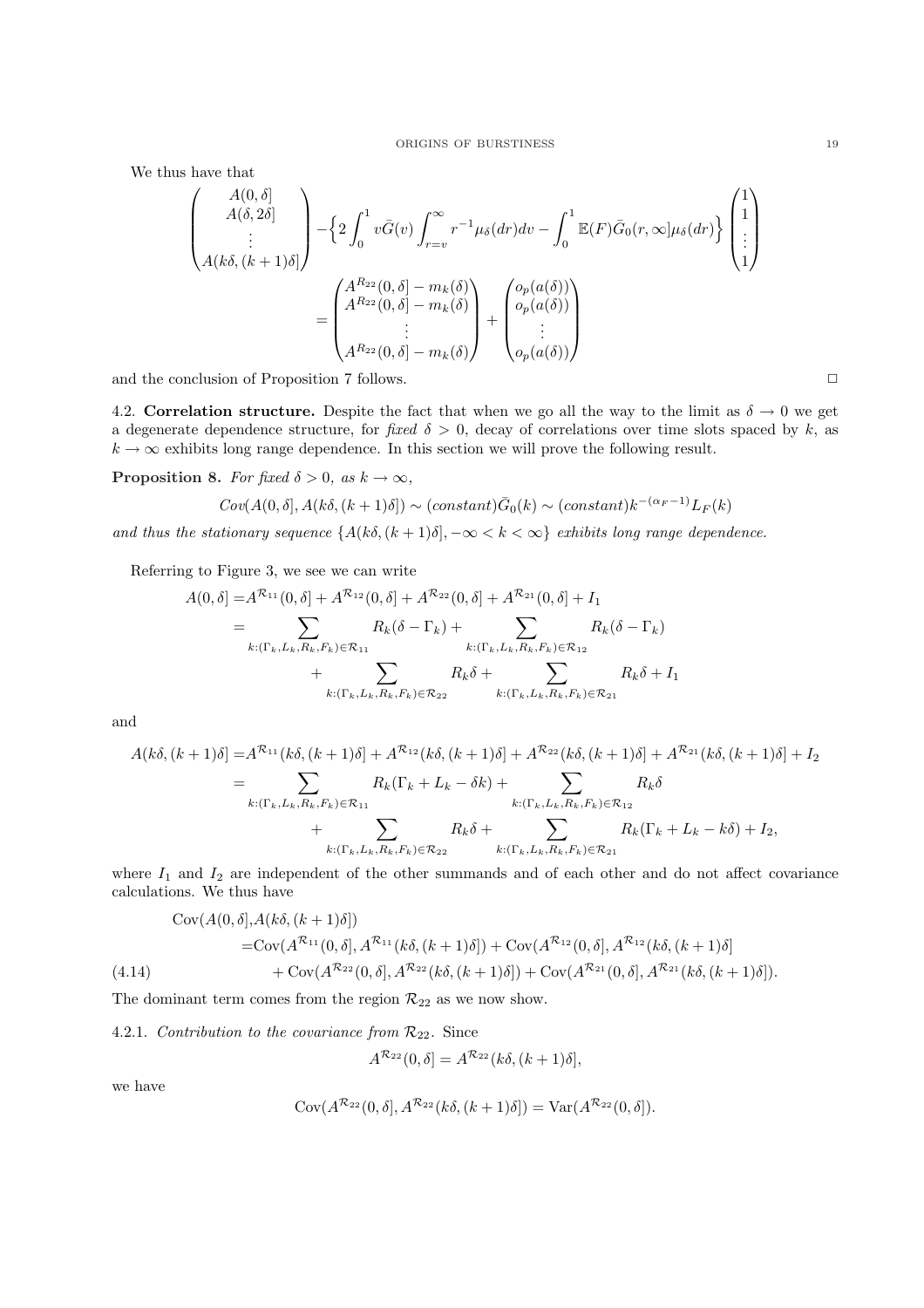If P is a Poisson distributed random variable independent of summands  $\{\xi_n, n \geq 1\}$ , then

$$
\operatorname{Var}(\sum_{i=1}^{P} \xi_i) = \mathbb{E}(P) \cdot \mathbb{E}(\xi_1^2).
$$

Therefore, we have

$$
\operatorname{Var}(A^{\mathcal{R}_{22}}(0,\delta]) = \iiint_{l>(k+1)\delta+|s|} r^2 \delta^2 \lambda ds F_{L,R}(dl,dr)
$$
  
\n
$$
= \int_{s=(k+1)\delta}^{\infty} \lambda ds \int_{r=0}^{\infty} r^2 \delta^2 \bar{G}(rs) F_R(dr)
$$
  
\n
$$
= \lambda \delta^2 \int_{r=0}^{\infty} r \bar{G}_0((k+1)r\delta) F_R(dr) \mathbb{E}(F)
$$
  
\n
$$
= \lambda \delta \int_0^{\infty} r \bar{G}_0((k+1)r) F_R(\delta^{-1} dr) \mathbb{E}(F)
$$
  
\n
$$
= \int_0^{\infty} r \bar{G}_0((k+1)r) \mu_{\delta}(dr) =: (a_k^{\#}(\delta))^2.
$$

GROWTH RATE OF  $(a_k^{\#}(\delta))^2$ . We now discuss the growth rate of  $(a_k^{\#}(\delta))^2$  as a function of k, keeping  $\delta > 0$  fixed.

**Proposition 9.** For any fixed  $\delta > 0$ , as  $k \to \infty$ ,

$$
(a_k^{\#}(\delta))^2 = \int_0^\infty r \bar{G}_0((k+1)r)\mu_\delta(dr) \sim \bar{G}_0(k) \int_0^\infty r^{2-\alpha_F} \mu_\delta(dr)
$$

where the constant on the right side is finite.

*Proof.* It is no loss of generality to suppose for convenience that  $\delta = 1$  and to neglect  $F_R(1)$  in the denominator of  $\mu_{\delta}$ . Then we must show

(4.15) 
$$
\int_0^\infty r \frac{\bar{G}_0(kr)}{\bar{G}_0(k)} F_R(dr) \to \int_0^\infty r^{2-\alpha_F} F_R(dr).
$$

By Fubini's theorem, the left side is equal to

$$
\int_0^\infty \Biggl( \int_{r=0}^s r F_R(dr) \Biggr) \frac{\bar{G}(ks)k}{\mathbb{E}(F)\bar{G}_0(k)} ds.
$$

Since

$$
\bar{G}_0(k) \sim \frac{k\bar{G}(k)}{\mathbb{E}(F)(\alpha_F - 1)},
$$

it suffices to show that

(4.16) 
$$
\int_0^\infty \left( \int_{r=0}^s r F_R(dr) \right) \frac{\bar{G}(ks)}{\bar{G}(k)} ds \cdot (\alpha_F - 1)
$$

converges to the right side of (4.15).

Break the integral in (4.16) into an integration on [0, 1] and one on  $(1, \infty)$ . For  $s > 1$ , we have by Potter's bounds, that for any small  $\eta > 0$ , for all sufficiently large k, and some constant c,

$$
\frac{\bar{G}(kr)}{\bar{G}(k)} \le cr^{-\alpha_F + \eta}.
$$

On  $[1, \infty)$ , the integrand is bounded by

$$
\mathbb{E}(R)cr^{-\alpha_F+\eta},
$$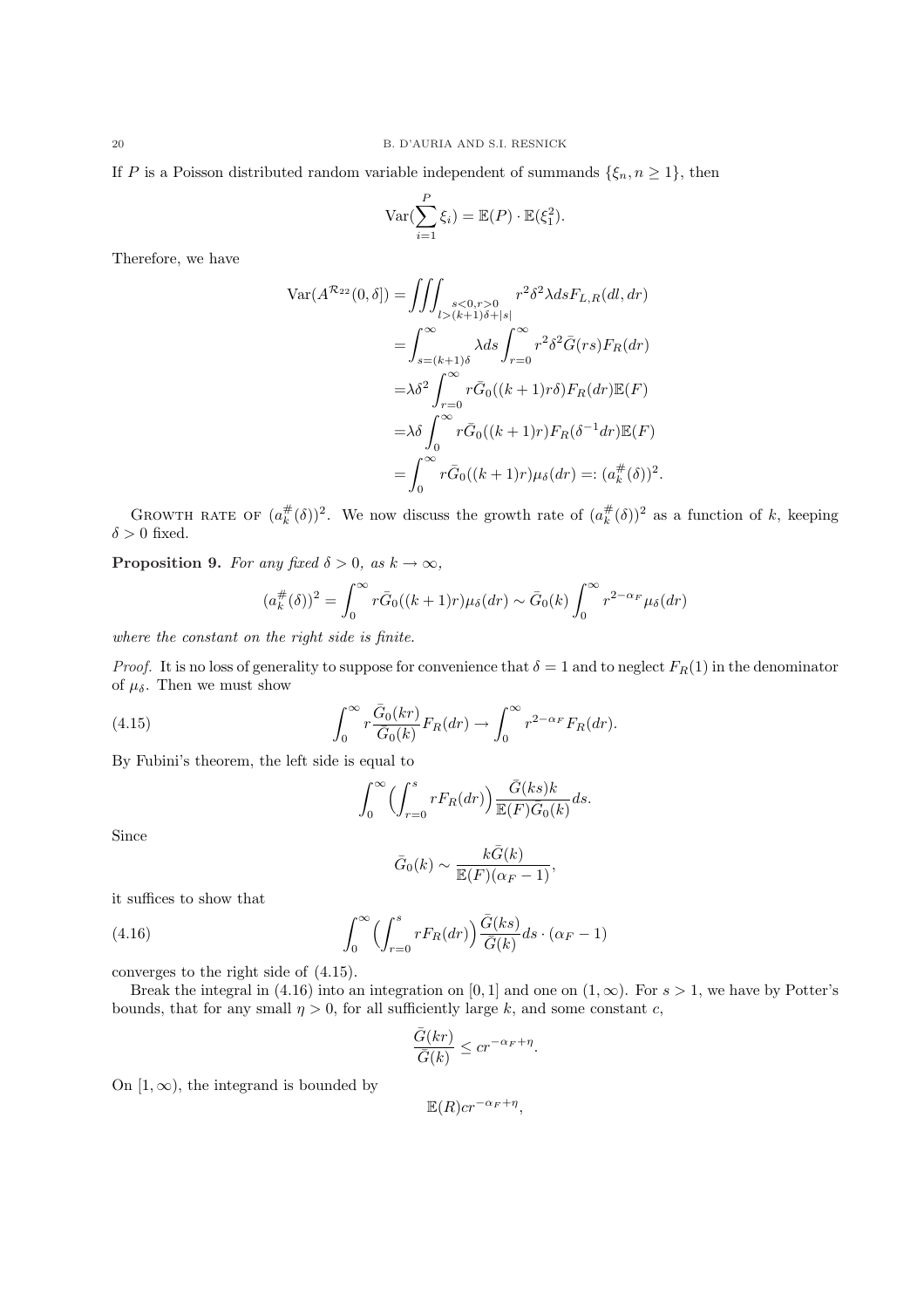which is integrable on [1, ∞]. Thus, by dominated convergence we may integrate to the limit on [1, ∞). On  $[0, 1]$  the integrand in  $(4.16)$  is bounded (neglecting constants) by

$$
s\frac{\bar{G}(ks)}{\bar{G}(k)} \to s^{1-\alpha_F}.
$$

Since Karamata's theorem implies

$$
\int_0^1 s \frac{\bar{G}(ks)}{\bar{G}(k)} ds \to \int_0^1 s^{1-\alpha_F} ds = \frac{1}{2 - \alpha_F},
$$

the desired result follows from Pratt's lemma (Pratt (1960) or Resnick (1998, page 164)).

4.2.2. Contribution to the covariance from other terms. We now show the contribution to the covariance from the other three terms in (4.14) is  $o(\bar{G}_0(k))$ . We use the following formula in our verifications: If P is a Poisson distributed random variable independent of the iid sequence  $\{(\xi_n, \eta_n), n \geq 1\}$ , then

(4.17) 
$$
\operatorname{Cov}(\sum_{i=1}^P \xi_i, \sum_{i=1}^P \eta_i) = \mathbb{E}(P) \cdot \mathbb{E}(\xi_1 \eta_1).
$$

CONTRIBUTION FROM  $\mathcal{R}_{11}$ . Evaluating the expression on the right of (4.17) for the region  $\mathcal{R}_{11}$  yields the following formula:

$$
\iiint_{\substack{0
$$

(since on the region of integration, both  $(\delta - s)$  and  $(s + l - k\delta)$  are bounded by  $\delta$ )

$$
= \lambda \delta^2 \int_{s=(k-1)\delta}^{k\delta} \int_{r>0} r^2 \int_{sr < u \leq (\delta+s)r} G(du) F_R(dr)
$$
  
\n
$$
= \lambda \delta^2 \int_{s=(k-1)\delta}^{k\delta} \int_{r>0} r^2 G\big(sr, (\delta+s)r\big|\big) F_R(dr)
$$
  
\n
$$
\leq \lambda \delta^2 \int_{s=(k-1)\delta}^{k\delta} \int_{r>0} r^2 \bar{G}(sr) F_R(dr)
$$
  
\n
$$
= \lambda \delta^2 \int_{r>0} r G_0\big((k-1)r\delta, kr\delta\big]\big) \mathbb{E}(F) F_R(dr)
$$
  
\n
$$
= \int_{r>0} r G_0\big((k-1)r, kr\big] \mathbb{E}(F) \mu_\delta(dr)
$$
  
\n
$$
= o(\bar{G}_0(k)),
$$

where the last assertion follows from the analysis of  $a_k^{\#}(\delta)$  as being of order  $\bar{G}_0(k)$ .

CONTRIBUTION FROM  $\mathcal{R}_{12}$ . The expression on the right of (4.17) gives for the region  $\mathcal{R}_{12}$  the following formula:

$$
\iiint_{\substack{r>0\\s+l>(k+1)\delta}} \sum_{\substack{r>0\\s+l>(k+1)\delta}} r^2 \delta(\delta-s) \lambda ds F_{L,R}(dl,dr) = \lambda \delta \int_{s=0}^{\delta} \int_{\substack{r>0\\l>k\delta+s}} r^2 s ds F_{L,R}(dl,dr)
$$
  

$$
\leq \lambda \delta^2 \int_{s=0}^{\delta} \int_{\substack{r>0\\l>k\delta+s}} r^2 ds F_{L,R}(dl,dr)
$$
  

$$
= \lambda \delta^2 \int_{s=k\delta}^{(k+1)\delta} \int_{r>0} \bar{G}(rs) ds r^2 F_R(dr)
$$
  

$$
= \int_{r>0} r G_0(kr, (k+1)r] \mathbb{E}(F) \mu_{\delta}(dr)
$$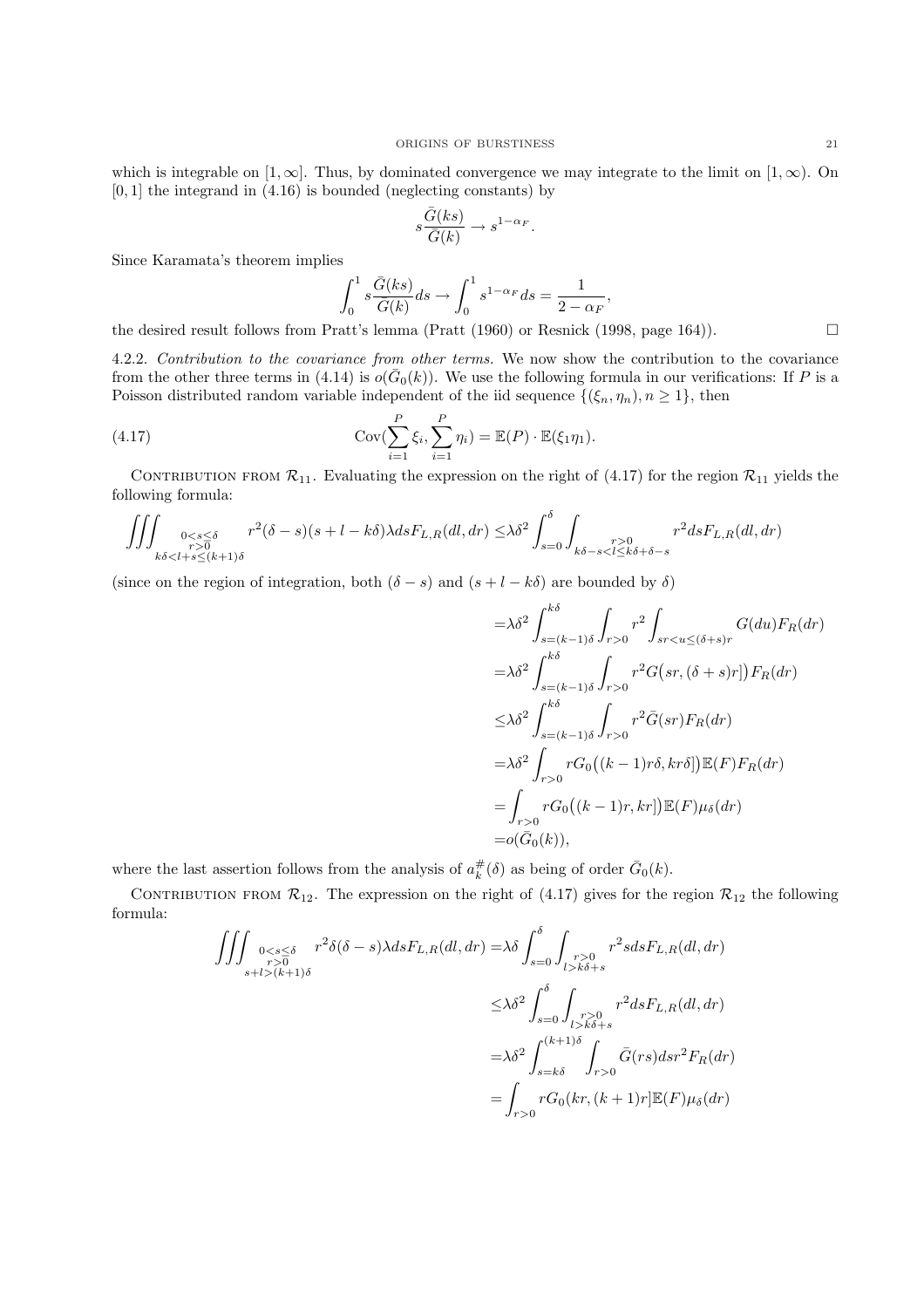### 22 B. D'AURIA AND S.I. RESNICK

$$
=o(\bar{G}_0(k)).
$$

In a similar way we show the contribution from the region  $\mathcal{R}_{21}$  is  $o(\bar{G}_0(k))$ . This completes the verification of Proposition 8. ✷

### 5. Concluding remarks.

Our model does a sound job of explaining empirically observed facts we have termed *stylized facts*. For a fixed time slot, there is observable Gaussian behavior for cumulative input as the rate increases, and the slot width decreases. This Gaussian behavior is on a spatial scale  $a(\delta) \to \infty$ , and is responsible for most of the traffic volume. Hence this component can model what in (Sarvotham et al. (2005)) is called  $\beta$ -traffic. The spatial scaling obscures heavy tailed behavior approximated by infinitely divisible random variables with heavy tails. This heavy-tailed component that disappears in the limit is what generates, for finite scale  $\delta$ . the bursty behaviour and seems to be the right candidate to model the  $\alpha$ -traffic component. Sarvotham et al. (2005)) point out that as the aggregation increases the traffic becomes more and more Gaussian which implies the Gaussian character is dominant over the bursty character. In addition for a fixed slot length, dependence across time slots exhibits long range dependence, and this dependance is carried mostly by the Gaussian part, i.e. by the  $\beta$ -component.

Finally, the model offers a reasonable match to what experimenters actually measure and it would be no problem to simulate such a model. It seems to offer numerous positive features.

As the slot length goes to 0, the centered and scaled sequence of inputs in successive slots converges to a perfectly correlated limiting Gaussian sequence. This is a consequence of shrinking slot width and is not surprising. The higher the frequency of sampling, the more correlation is to be expected.

Statistical evidence about the dependence structure appropriate for  $(R_k, L_k, F_k)$  is still inconclusive and a more focussed effort on data analysis is warranted. We also intend to assume other dependence structures in our modeling in order to investigate how the conclusions change. In particular the LR-model where  $(L_k, R_k)$ are assumed independent is on our radar. Perhaps a mixture of the  $LR$  and  $FR$ -models is also worthwhile to consider.

In this paper we have focussed on independence of  $F$  and  $R$ . In statistical investigations, these quantities have only been found to satisfy some sort of asymptotic independence (Campos et al. (2005), Heffernan and Resnick (2005)). We have assumed the stronger assumption of independence because we presume an asymptotic form of the property would introduce greater technical complexity without changing the conclusions.

A series of conversations with Rudolf Riedi, Rice University, helped arouse interest in the problems of modelling bursty traffic and led to an incubation of ideas. In particular, Professor Riedi's co-authored paper Sarvotham et al. (2005), a brilliant empirical study of traffic rates, stimulated many of our ideas. Also, a conversation with Professor Christian Houdré, School of Mathematics, Georgia Institute of Technology was helpful in initiating the idea of letting slot length go to zero.

#### **REFERENCES**

- M. Arlitt and C.L. Williamson. Web server workload characterization: The search for invariants (extended version). In Proceedings of the ACM Sigmetrics Conference, Philadelphia, Pa, 1996. Available from {mfa126,carey}@cs.usask.ca.
- N. Ben Azzouna, F. Clérot, C. Fricker, and F. Guillemin. A flow-based approach to modeling adsl traffic on an ip backbone link. Annals of telecommunications, 59(11–12), 2004. Traffic engineering and routing.
- L. Breiman. On some limit theorems similar to the arc-sin law. Theory Probab. Appl., 10:323–331, 1965.
- F. H. Campos, J.S. Marron, C. Park, S.I. Resnick, and K. Jaffay. Extremal dependence: Internet traffic applications. Stochastic Models, 21(1):1–35, 2005.
- D.E. Duffy, A.A. McIntosh, M. Rosenstein, and W. Willinger. Analyzing telecommunications traffic data from working common channel signaling subnetworks. In M.E. Tarter and M.D. Lock, editors, Computing Science and Statistics Interface, Proceedings of the 25th Symposium on the Interface, volume 25, pages 156– 165, San Diego, California, 1993.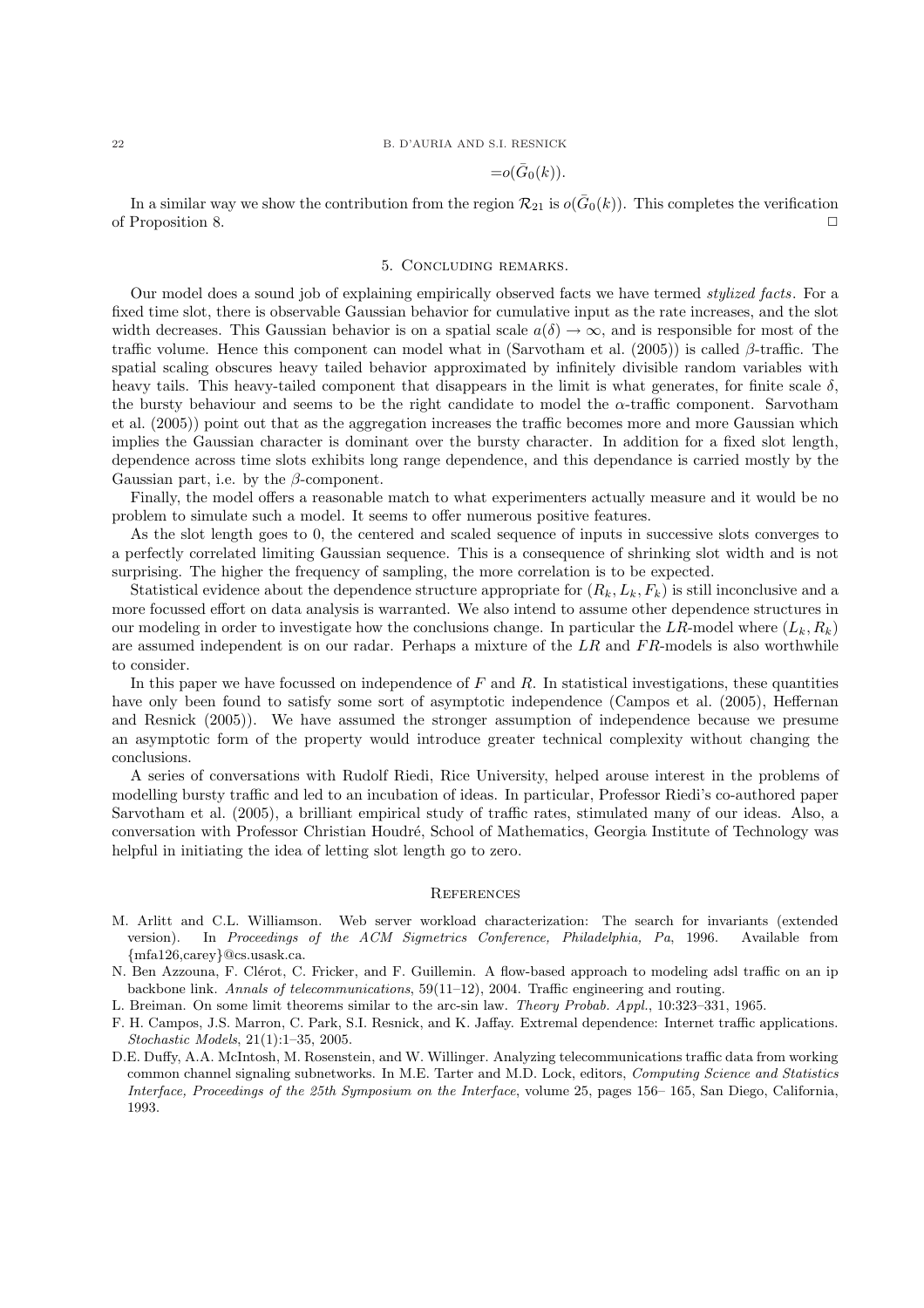#### ORIGINS OF BURSTINESS 23

- C.A. Guerin, H. Nyberg, O. Perrin, S.I. Resnick, H. Rootzen, and C. Stărică. Empirical testing of the infinite source poisson data traffic model. Stochastic Models, 19(2):151–200, 2003.
- D. Heath, S.I. Resnick, and G. Samorodnitsky. Heavy tails and long range dependence in on/off processes and associated fluid models. Math. Oper. Res., 23(1):145–165, 1998. ISSN 0364-765X.
- J.E. Heffernan and S.I. Resnick. Hidden regular variation and the rank transform. Adv. Appl. Prob., 37(2):393–414, 2005.
- I. Kaj and M.S. Taqqu. Convergence to fractional brownian motion and to the telecom process: the integral representation approach. Available at Department of Mathematics, Uppsala University, U.U.D. M. 2004:16, 2004.
- O. Kallenberg. Random Measures. Akademie-Verlag, Berlin, third edition, 1983. ISBN 0-12-394960-2.
- T. Konstantopoulos and S.J. Lin. Macroscopic models for long-range dependent network traffic. Queueing Systems Theory Appl., 28(1-3):215–243, 1998. ISSN 0257-0130.
- W.E. Leland, M.S. Taqqu, W. Willinger, and D.V. Wilson. Statistical analysis of high time-resolution ethernet Lan traffic measurements. In Proceedings of the 25th Symposium on the Interface between Statistics and Computer Science, pages 146– 155, 1993.
- W.E. Leland, M.S. Taqqu, W. Willinger, and D.V. Wilson. On the self-similar nature of Ethernet traffic (extended version). IEEE/ACM Transactions on Networking, 2:1–15, 1994.
- J. Levy and M. Taqqu. Renewal reward processes with heavy-tailed interrenewal times and heavy-tailed rewards. Bernoulli, 6:23–44, 2000.
- K. Maulik and S. Resnick. The self-similar and multifractal nature of a network traffic model. Stochastic Models, 19 (4):549–577, 2003.
- K. Maulik, S.I. Resnick, and H. Rootzén. Asymptotic independence and a network traffic model. J. Appl. Probab., 39(4):671–699, 2002. ISSN 0021-9002.
- T. Mikosch, S.I. Resnick, H. Rootzén, and A.W. Stegeman. Is network traffic approximated by stable Lévy motion or fractional Brownian motion? Ann. Applied Probability, 12(1):23–68, 2002.
- J. Neveu. Processus ponctuels. In École d'Été de Probabilités de Saint-Flour, VI—1976, pages 249–445. Lecture Notes in Math., Vol. 598, Berlin, 1977. Springer-Verlag.
- K. Park and W. Willinger. Self-similar network traffic: An overview. In K. Park and W. Willinger, editors, Self-Similar Network Traffic and Performance Evaluation, pages 1–38. Wiley-Interscience, New York, 2000.
- J.W. Pratt. On interchanging limits and integrals. Ann. Math. Statist., 31:74–77, 1960.
- S.I. Resnick. Extreme Values, Regular Variation and Point Processes. Springer-Verlag, New York, 1987.
- S.I. Resnick. Adventures in Stochastic Processes. Birkhäuser, Boston, 1992.
- S.I. Resnick. A Probability Path. Birkhäuser, Boston, 1998.
- S.I. Resnick. Modeling data networks. In B. Finkenstadt and H. Rootzen, editors, SemStat: Seminaire Europeen de Statistique, Exteme Values in Finance, Telecommunications, and the Environment, pages 287–372. Chapman-Hall, London, 2003.
- S.I. Resnick. On the foundations of multivariate heavy tail analysis. In J. Gani and E. Seneta, editors, Stochastic Methods and their Applications, pages 191–212. Applied Probability Trust, 2004. J. Applied Probability Special Volume 41A; Papers in honour of C.C. Heyde.
- S.I. Resnick and H. Rootzén. Self-similar communication models and very heavy tails. Ann. Applied Probability, 10: 753–778, 2000.
- R. H. Riedi and W. Willinger. Toward an improved understanding of network traffic dynamics. In Self-Similar Network Traffic and Performance Evaluation. Wiley, 2000.
- S. Sarvotham, R. Riedi, and R. Baraniuk. Network and user driven on-off source model for network traffic. Preprint. Department of Electrical and Computer Engineering, Rice University, Houston, Texas. To appear: Special Issue of the Computer Network Journal on "Long-range Dependent Traffic", 2005.
- M.S. Taqqu, W. Willinger, and R. Sherman. Proof of a fundamental result in self-similar traffic modeling. Computer Communications Review, 27:5–23, 1997.
- W. Willinger. Data network traffic: heavy tails are here to stay. Presentation at EXTREMES–RISK AND SAFETY, Nordic School of Public Health, Gothenberg Sweden, August 1998.
- W. Willinger and V. Paxson. Where mathematics meets the Internet. Notices of the American Mathematical Society, 45(8):961–970, 1998.
- W. Willinger, M.S. Taqqu, M. Leland, and D. Wilson. Self–similarity in high–speed packet traffic: analysis and modelling of ethernet traffic measurements. Statistical Science, 10:67–85, 1995.
- W. Willinger, M.S. Taqqu, M. Leland, and D. Wilson. Self–similarity through high variability: statistical analysis of ethernet lan traffic at the source level (extended version). IEEE/ACM Transactions on Networking, 5(1):71–96,